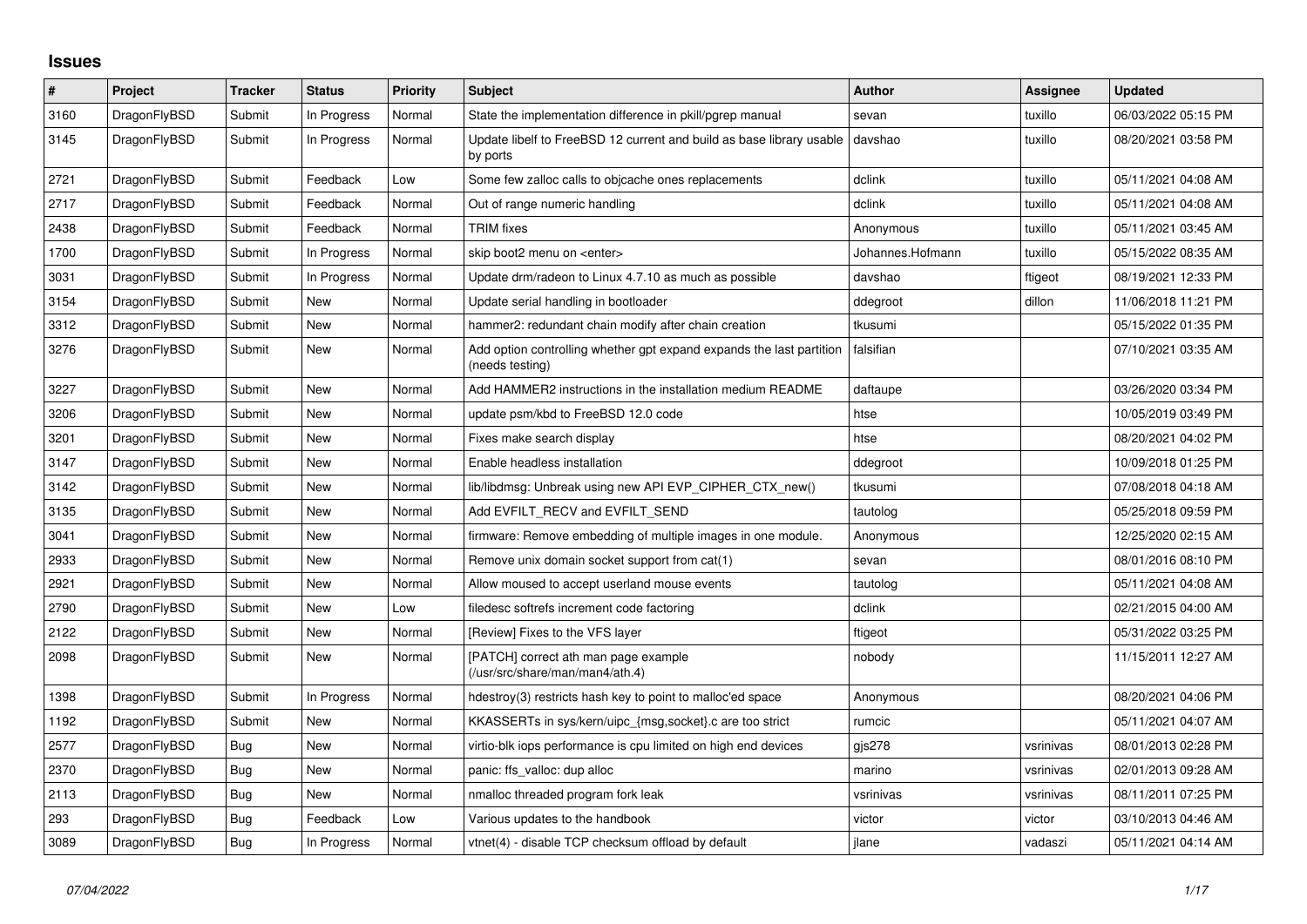| #    | Project      | <b>Tracker</b> | <b>Status</b> | <b>Priority</b> | Subject                                                                                      | Author         | Assignee | <b>Updated</b>      |
|------|--------------|----------------|---------------|-----------------|----------------------------------------------------------------------------------------------|----------------|----------|---------------------|
| 2828 | DragonFlyBSD | <b>Bug</b>     | New           | High            | On AMD APUs and Bulldozer CPUs, the machdep.cpu_idle_hlt<br>sysctl should be 3 by default    | vadaszi        | vadaszi  | 05/11/2021 04:07 AM |
| 2391 | DragonFlyBSD | Bug            | In Progress   | Normal          | System lock with ahci and acpi enabled on ATI RS690 chipset with<br>SMB600 sata controller   | jorisgio       | vadaszi  | 06/03/2015 03:51 PM |
| 3318 | DragonFlyBSD | Bug            | In Progress   | Normal          | Segmenation fault when a process resumed with checkpt exits                                  | zabolekar      | tuxillo  | 06/18/2022 08:24 AM |
| 3314 | DragonFlyBSD | <b>Bug</b>     | New           | Normal          | Bring virtio console(4) from FreeBSD                                                         | tuxillo        | tuxillo  | 05/29/2022 08:24 AM |
| 3295 | DragonFlyBSD | <b>Bug</b>     | In Progress   | Normal          | Adapt devel/libvirt for nvmm                                                                 | tuxillo        | tuxillo  | 11/03/2021 04:56 PM |
| 3205 | DragonFlyBSD | <b>Bug</b>     | Feedback      | High            | Go compiler net test failing                                                                 | t dfbsd        | tuxillo  | 05/10/2021 02:45 AM |
| 3028 | DragonFlyBSD | <b>Bug</b>     | In Progress   | Normal          | installer: confusion of set/get disk encryption passphrase dialogs                           | liweitianux    | tuxillo  | 06/03/2022 05:13 PM |
| 2496 | DragonFlyBSD | <b>Bug</b>     | New           | Normal          | NTFS malloc limit exceeded                                                                   | plasmob        | tuxillo  | 02/19/2013 08:47 AM |
| 2416 | DragonFlyBSD | <b>Bug</b>     | New           | Normal          | ".' entry can be removed on mounted nfs filesystem                                           | ftigeot        | tuxillo  | 06/03/2014 04:40 AM |
| 2358 | DragonFlyBSD | <b>Bug</b>     | In Progress   | Normal          | DFBSD v3.0.2.32.g928ca - panic: hammer: insufficient undo FIFO<br>space!                     | tuxillo        | tuxillo  | 05/10/2021 02:50 AM |
| 1921 | DragonFlyBSD | <b>Bug</b>     | In Progress   | Normal          | we miss mlockall                                                                             | alexh          | tuxillo  | 06/18/2022 04:08 AM |
| 1876 | DragonFlyBSD | <b>Bug</b>     | <b>New</b>    | Normal          | devfs in jail + logging out from console(ttyv1+) -> panic                                    | qhwt.dfly      | tuxillo  | 05/31/2022 03:24 PM |
| 1819 | DragonFlyBSD | <b>Bug</b>     | In Progress   | Low             | truss - Major revamping task list                                                            | tuxillo        | tuxillo  | 11/27/2021 08:45 AM |
| 1587 | DragonFlyBSD | <b>Bug</b>     | Feedback      | Normal          | can't gdb across fork                                                                        | corecode       | tuxillo  | 05/11/2021 03:54 AM |
| 1584 | DragonFlyBSD | <b>Bug</b>     | In Progress   | Normal          | can't use ssh from jail: debug1: read_passphrase: can't open<br>/dev/tty: Device busy        | corecode       | tuxillo  | 05/11/2021 03:53 AM |
| 1583 | DragonFlyBSD | <b>Bug</b>     | In Progress   | Normal          | panic: assertion: cursor->trans->sync_lock_refs > 0 in<br>hammer_recover_cursor              | corecode       | tuxillo  | 05/11/2021 03:53 AM |
| 1579 | DragonFlyBSD | <b>Bug</b>     | Feedback      | Normal          | dfly 2.4.1 does not like HP DL360G4p and Smart Array 6400 with<br>MSA20                      | tomaz.borstnar | tuxillo  | 06/02/2014 02:44 PM |
| 1556 | DragonFlyBSD | <b>Bug</b>     | <b>New</b>    | Normal          | many processes stuck in "hmrrcm", system unusable                                            | corecode       | tuxillo  | 05/11/2021 03:52 AM |
| 1547 | DragonFlyBSD | <b>Bug</b>     | In Progress   | Normal          | disklabel64 automatic sizing                                                                 | corecode       | tuxillo  | 05/11/2021 03:52 AM |
| 1528 | DragonFlyBSD | <b>Bug</b>     | In Progress   | Normal          | ktrace does not show proper return values for pipe(2)                                        | corecode       | tuxillo  | 05/11/2021 03:52 AM |
| 1475 | DragonFlyBSD | <b>Bug</b>     | In Progress   | Normal          | kernel blocks with low memory and syscons setting a high res mode<br>/ scrollback            | corecode       | tuxillo  | 05/11/2021 03:52 AM |
| 1474 | DragonFlyBSD | <b>Bug</b>     | New           | Normal          | ithread 1 unexpectedly rescheduled                                                           | corecode       | tuxillo  | 05/11/2021 03:52 AM |
| 1469 | DragonFlyBSD | Bug            | In Progress   | Normal          | Hammer history security concern                                                              | corecode       | tuxillo  | 05/11/2021 03:52 AM |
| 1442 | DragonFlyBSD | <b>Bug</b>     | New           | Normal          | blocking SIGSEGV and triggering a segment violation produces an<br>all CPU consuming process | corecode       | tuxillo  | 05/11/2021 03:52 AM |
| 1440 | DragonFlyBSD | <b>Bug</b>     | New           | Normal          | ptrace/gdb doesn't work after process blocks SIGTRAP                                         | corecode       | tuxillo  | 05/11/2021 03:52 AM |
| 1428 | DragonFlyBSD | <b>Bug</b>     | Feedback      | Low             | POSIX.1e implementation is too old                                                           | hasso          | tuxillo  | 05/11/2021 04:00 AM |
| 1397 | DragonFlyBSD | <b>Bug</b>     | Feedback      | Normal          | jobs -I output inconsistency when called from script                                         | Anonymous      | tuxillo  | 05/15/2022 05:07 AM |
| 1390 | DragonFlyBSD | Bug            | In Progress   | Normal          | Use id_t type for {get,set}priority()                                                        | Anonymous      | tuxillo  | 07/05/2019 02:18 AM |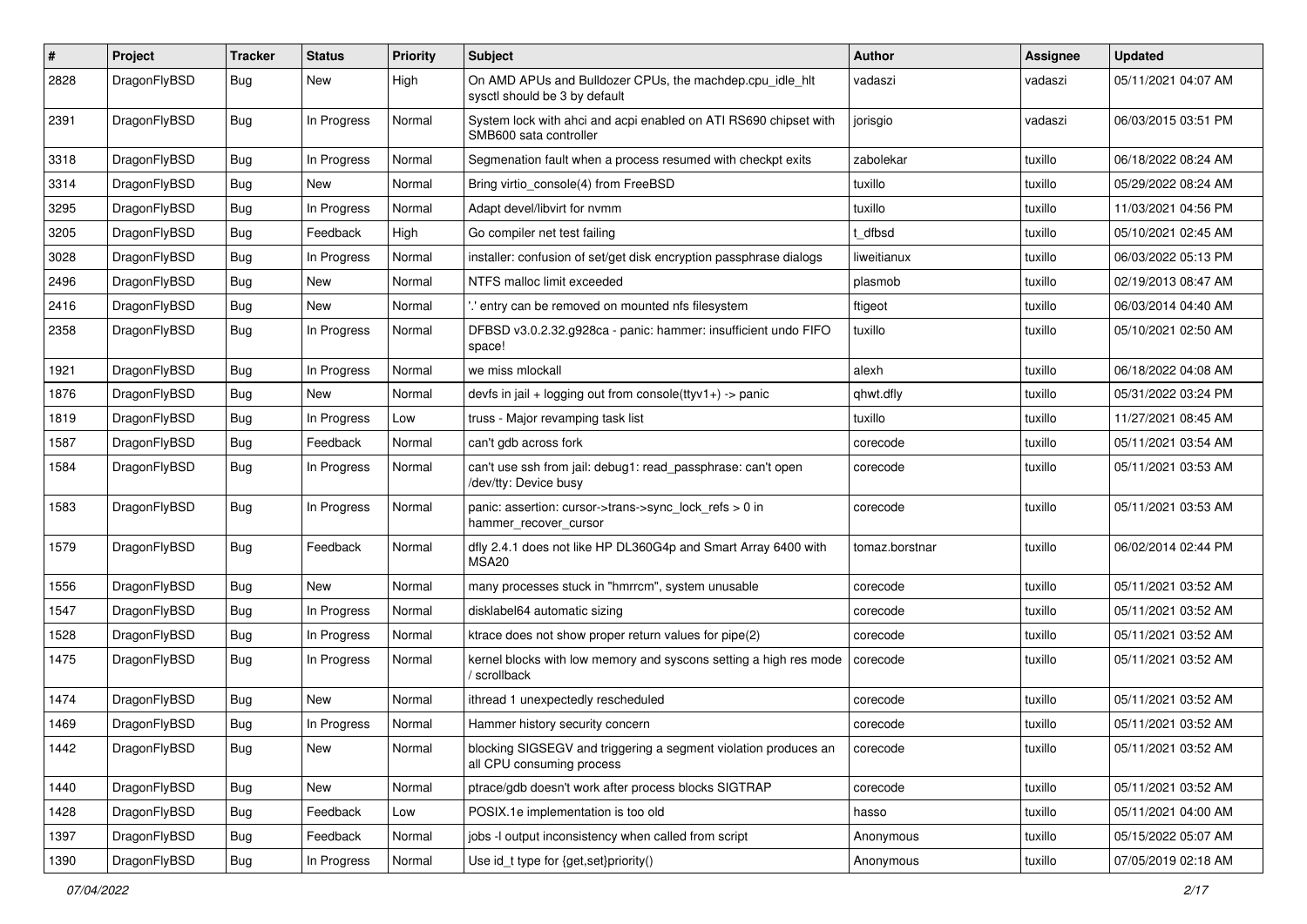| $\vert$ # | Project      | <b>Tracker</b> | <b>Status</b> | <b>Priority</b> | Subject                                                                                                                                                  | <b>Author</b> | Assignee  | <b>Updated</b>      |
|-----------|--------------|----------------|---------------|-----------------|----------------------------------------------------------------------------------------------------------------------------------------------------------|---------------|-----------|---------------------|
| 1293      | DragonFlyBSD | <b>Bug</b>     | New           | Normal          | 2.2.1-REL Installer Request                                                                                                                              | mk            | tuxillo   | 05/11/2021 04:00 AM |
| 1287      | DragonFlyBSD | <b>Bug</b>     | Feedback      | Normal          | altg configuration doesn't work                                                                                                                          | corecode      | tuxillo   | 05/11/2021 03:51 AM |
| 1198      | DragonFlyBSD | <b>Bug</b>     | New           | High            | DDB loops panic in db read bytes                                                                                                                         | corecode      | tuxillo   | 05/11/2021 03:51 AM |
| 1030      | DragonFlyBSD | <b>Bug</b>     | In Progress   | Normal          | msdosfs umount panic                                                                                                                                     | corecode      | tuxillo   | 05/11/2021 03:51 AM |
| 998       | DragonFlyBSD | <b>Bug</b>     | In Progress   | Normal          | Unconfiguring a vn while it is mounted                                                                                                                   | rumcic        | tuxillo   | 05/11/2021 04:00 AM |
| 911       | DragonFlyBSD | <b>Bug</b>     | Feedback      | Normal          | kidload/kernel linker can exceed malloc reserve and panic system                                                                                         | corecode      | tuxillo   | 05/11/2021 03:51 AM |
| 901       | DragonFlyBSD | <b>Bug</b>     | Feedback      | Normal          | route show needs to get data from all cpus                                                                                                               | corecode      | tuxillo   | 05/11/2021 03:50 AM |
| 847       | DragonFlyBSD | <b>Bug</b>     | Feedback      | Normal          | processes getting stuck on mount point                                                                                                                   | corecode      | tuxillo   | 05/11/2021 03:50 AM |
| 781       | DragonFlyBSD | <b>Bug</b>     | In Progress   | Normal          | fdisk uses wrong geometry on usb flash drives                                                                                                            | corecode      | tuxillo   | 05/11/2021 03:50 AM |
| 742       | DragonFlyBSD | Bug            | In Progress   | Normal          | umount problems with multiple mounts                                                                                                                     | corecode      | tuxillo   | 06/25/2022 04:02 AM |
| 731       | DragonFlyBSD | <b>Bug</b>     | New           | Normal          | system freeze on "slice too large"                                                                                                                       | corecode      | tuxillo   | 06/25/2022 04:01 AM |
| 2585      | DragonFlyBSD | <b>Bug</b>     | New           | Normal          | Dfly 3.4.3 on ESXi 5.1, HP Smart Array P410 passthrough<br>recognised, but not functioning                                                               | yggdrasil     | swildner  | 05/09/2022 08:14 AM |
| 2265      | DragonFlyBSD | Bug            | New           | Normal          | mbsrtowcs does not properly handle invalid mbstate t in ps                                                                                               | c.turner1     | swildner  | 01/10/2012 07:56 PM |
| 2252      | DragonFlyBSD | <b>Bug</b>     | New           | Low             | snd_hda not useable if loaded via /boot/loader.conf                                                                                                      | xbit          | swildner  | 12/14/2011 12:23 AM |
| 1714      | DragonFlyBSD | <b>Bug</b>     | New           | Low             | hwpmc                                                                                                                                                    | alexh         | swildner  | 08/18/2012 02:03 PM |
| 341       | DragonFlyBSD | <b>Bug</b>     | New           | Normal          | Vinum erroneously repors devices as busy                                                                                                                 | corecode      | swildner  | 01/21/2012 04:50 AM |
| 1769      | DragonFlyBSD | Bug            | New           | Normal          | panic: assertion: _tp->tt_msg->tt_cpuid == mycpuid in<br>tcp callout active                                                                              | pavalos       | sjg       | 05/15/2022 11:07 AM |
| 1532      | DragonFlyBSD | Bug            | New           | Low             | jemalloc doesn't work on DragonFly                                                                                                                       | hasso         | sjg       | 08/02/2011 01:14 AM |
| 1302      | DragonFlyBSD | Bug            | In Progress   | Normal          | Checkpoint regression?                                                                                                                                   | sjg           | sjg       | 07/10/2013 05:22 PM |
| 2825      | DragonFlyBSD | <b>Bug</b>     | New           | High            | 3x dhclient = hanging system (objcache exhausted)                                                                                                        | jaccovonb     | sepherosa | 05/11/2021 03:55 AM |
| 168       | DragonFlyBSD | <b>Bug</b>     | In Progress   | Normal          | Livelocked limit engaged while trying to setup IPW wireless                                                                                              | mschacht      | sepherosa | 05/11/2021 04:05 AM |
| 2822      | DragonFlyBSD | Bug            | <b>New</b>    | Normal          | USB 3.0 stick throws "reading primary partition table: error<br>accessing offset 000[] for 152" error, while the stick works on any<br>other OS I tested | revuwa        | profmakx  | 06/29/2015 05:56 AM |
| 2746      | DragonFlyBSD | Bug            | <b>New</b>    | Normal          | some fraction of xterms started from the xmonad window manager<br>get killed with SIGALRM                                                                | isenmann      | profmakx  | 12/28/2014 02:51 AM |
| 600       | DragonFlyBSD | <b>Bug</b>     | <b>New</b>    | Low             | /sys/libkern/karc4random                                                                                                                                 | robin_carey5  | profmakx  | 01/19/2015 03:07 AM |
| 2549      | DragonFlyBSD | Bug            | In Progress   | Normal          | netgraph7: Kernel page fault.                                                                                                                            | russiane39    | nant      | 05/10/2013 11:20 PM |
| 679       | DragonFlyBSD | Bug            | <b>New</b>    | Low             | Netgraph backward compatibility for old *LEN constants                                                                                                   | nant          | nant      | 02/18/2014 05:45 AM |
| 1969      | DragonFlyBSD | <b>Bug</b>     | New           | Normal          | pf-related network problem                                                                                                                               | pavalos       | lentferj  | 02/01/2011 06:57 PM |
| 385       | DragonFlyBSD | <b>Bug</b>     | Feedback      | Low             | Mail archive address removal                                                                                                                             | justin        | justin    | 03/09/2013 11:24 AM |
| 1964      | DragonFlyBSD | <b>Bug</b>     | New           | Normal          | iwn (panic assertion : wlan assert serialized)                                                                                                           | sjmm.ptr      | josepht   | 02/01/2011 12:57 PM |
| 1946      | DragonFlyBSD | <b>Bug</b>     | New           | Normal          | ieee80211 panic                                                                                                                                          | pavalos       | josepht   | 01/27/2011 06:00 PM |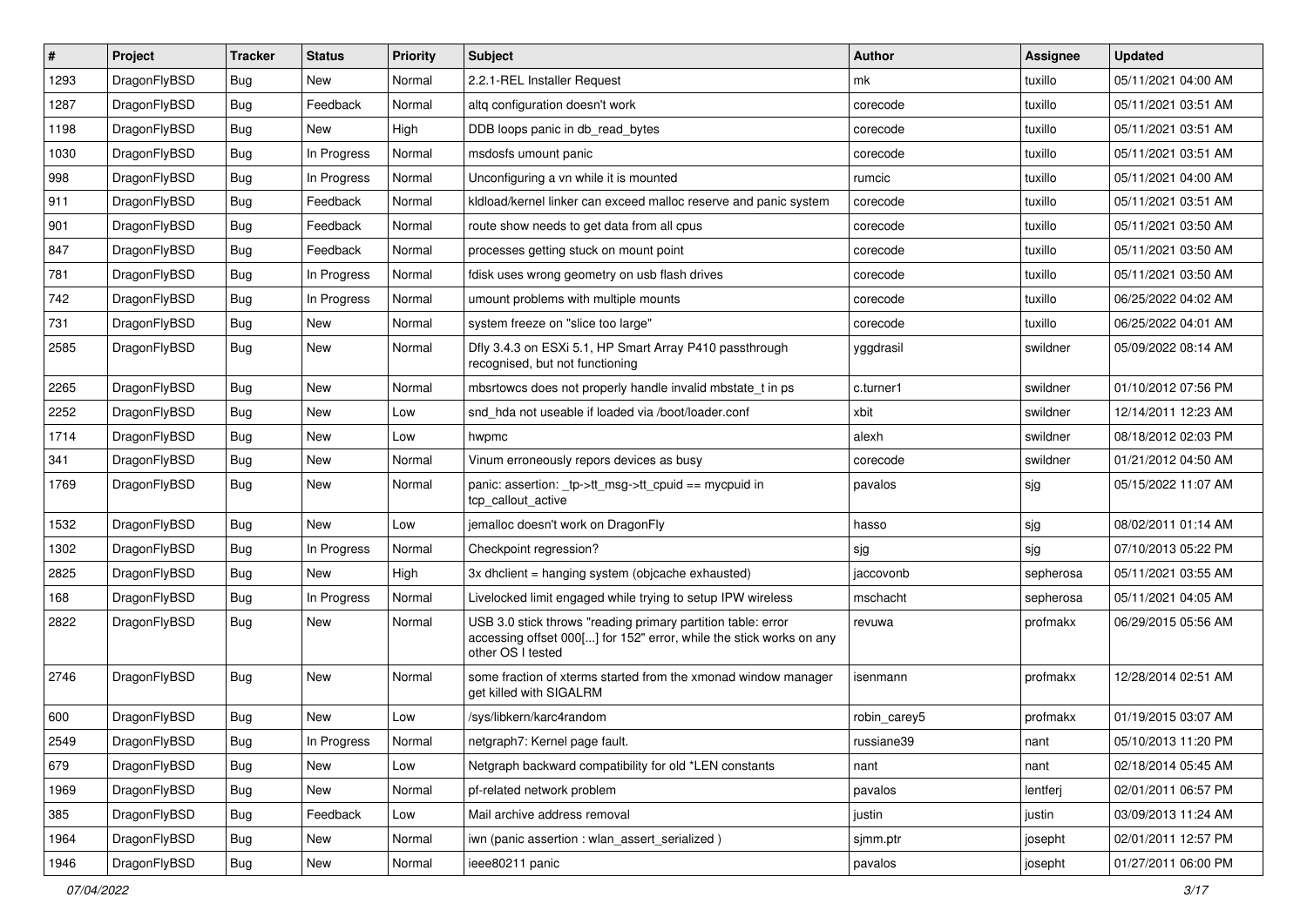| #    | Project      | <b>Tracker</b> | <b>Status</b> | <b>Priority</b> | <b>Subject</b>                                                                                            | <b>Author</b>   | Assignee | <b>Updated</b>      |
|------|--------------|----------------|---------------|-----------------|-----------------------------------------------------------------------------------------------------------|-----------------|----------|---------------------|
| 2870 | DragonFlyBSD | <b>Bug</b>     | New           | High            | Broken text and icons when glamor acceleration is used                                                    | 375gnu          | ftigeot  | 01/31/2016 12:13 AM |
| 1593 | DragonFlyBSD | Bug            | Feedback      | Normal          | panic: assertion: $ccb == ap$ ap- $\geq$ err $ccb$ in ahci put err $ccb$                                  | ftigeot         | ftigeot  | 05/15/2022 05:09 AM |
| 2819 | DragonFlyBSD | <b>Bug</b>     | In Progress   | Normal          | Random micro system freezes after a week of uptime                                                        | ftigeot         | dillon   | 08/16/2015 08:46 PM |
| 2092 | DragonFlyBSD | Bug            | New           | Normal          | Panic: Bad link elm 0x next->prev != elm                                                                  | masterblaster   | dillon   | 12/04/2011 12:49 PM |
| 2037 | DragonFlyBSD | <b>Bug</b>     | Feedback      | Normal          | Panic Bad link elm while building packages                                                                | ftigeot         | dillon   | 04/21/2011 07:20 AM |
| 1831 | DragonFlyBSD | <b>Bug</b>     | Feedback      | High            | HAMMER "malloc limit exceeded" panic                                                                      | eocallaghan     | dillon   | 06/04/2022 04:38 AM |
| 1411 | DragonFlyBSD | Bug            | Feedback      | Normal          | Burning doesn't work with ahci(4)                                                                         | hasso           | dillon   | 05/11/2021 04:00 AM |
| 1127 | DragonFlyBSD | <b>Bug</b>     | Feedback      | Low             | cdrom drive not detected                                                                                  | tgr             | corecode | 01/15/2015 08:55 AM |
| 2353 | DragonFlyBSD | Bug            | In Progress   | Normal          | panic: assertion "gd->gd spinlocks $wr == 0$ " failed in<br>bsd4 schedulerclock                           | jaydg           | alexh    | 11/28/2012 01:57 AM |
| 2100 | DragonFlyBSD | Bug            | Feedback      | Normal          | devfs related panic                                                                                       | sepherosa       | alexh    | 07/10/2011 02:29 PM |
| 1538 | DragonFlyBSD | Bug            | New           | Low             | mountroot should probe file systems                                                                       | corecode        | alexh    | 11/24/2010 06:35 PM |
| 1430 | DragonFlyBSD | <b>Bug</b>     | <b>New</b>    | Normal          | Buggy w(1)?                                                                                               | hasso           | alexh    | 11/24/2010 08:09 AM |
| 3319 | DragonFlyBSD | <b>Bug</b>     | New           | Normal          | setproctitle() calls can change effect of later setproctitle() calls                                      | tonyc           |          | 06/29/2022 06:10 PM |
| 3317 | DragonFlyBSD | Bug            | In Progress   | Normal          | Network vtnet0 not working on Hetzner cloud                                                               | mneumann        |          | 06/18/2022 03:55 AM |
| 3316 | DragonFlyBSD | <b>Bug</b>     | New           | Normal          | hammer2_dirent_create() allows creating >1 dirents with the same<br>name                                  | tkusumi         |          | 06/05/2022 12:35 PM |
| 3313 | DragonFlyBSD | <b>Bug</b>     | New           | Normal          | Can't boot from my live USB at all. The kernel loading process<br>hangs.                                  | rempas          |          | 06/03/2022 12:16 AM |
| 3311 | DragonFlyBSD | Bug            | New           | Low             | TrueCrypt support may cause kernel crash                                                                  | arcade@b1t.name |          | 04/29/2022 06:19 AM |
| 3310 | DragonFlyBSD | Bug            | In Progress   | Normal          | NVMM+QEMU fail to boot with UEFI: Mem Assist Failed<br>[gpa=0xfffffff0]                                   | liweitianux     |          | 01/11/2022 03:22 PM |
| 3302 | DragonFlyBSD | Bug            | <b>New</b>    | Normal          | Will not boot on System76 Lemur Pro (lemp10)                                                              | piecuch         |          | 11/03/2021 10:21 AM |
| 3301 | DragonFlyBSD | Bug            | New           | Normal          | Gkrellm from the packages is not showing logged in users in main<br>window, logged in users always $== 0$ | adrian          |          | 01/08/2022 04:24 AM |
| 3300 | DragonFlyBSD | <b>Bug</b>     | New           | Normal          | Running Xvnc from TigerVNC package through the INETD daemon<br>in TCP WAIT mode fails hard                | adrian          |          | 01/08/2022 04:25 AM |
| 3299 | DragonFlyBSD | Bug            | In Progress   | Normal          | DragonFlyBSD reports utterly wrong uptime (most of the time, right<br>after booting in)                   | adrian          |          | 11/11/2021 01:43 PM |
| 3298 | DragonFlyBSD | Bug            | <b>New</b>    | Normal          | Running "w" and having logged in via XDM through VNC, "w" prints<br>an extra error message                | piecuch         |          | 10/25/2021 09:16 AM |
| 3284 | DragonFlyBSD | Bug            | New           | Normal          | Wrong towlower() result for U+038A                                                                        | bhaible         |          | 07/10/2021 03:34 AM |
| 3283 | DragonFlyBSD | <b>Bug</b>     | New           | Normal          | mknodat() cannot create FIFOs                                                                             | bhaible         |          | 07/10/2021 03:34 AM |
| 3282 | DragonFlyBSD | Bug            | New           | Normal          | unexpected errno value from fopen()                                                                       | bhaible         |          | 07/10/2021 03:34 AM |
| 3281 | DragonFlyBSD | <b>Bug</b>     | New           | Normal          | Crash after leaving unattended for a while                                                                | bhaible         |          | 07/10/2021 03:32 AM |
| 3280 | DragonFlyBSD | Bug            | New           | Normal          | KMS console and i915(4) not working in 6.0                                                                | cmusser         |          | 07/10/2021 03:35 AM |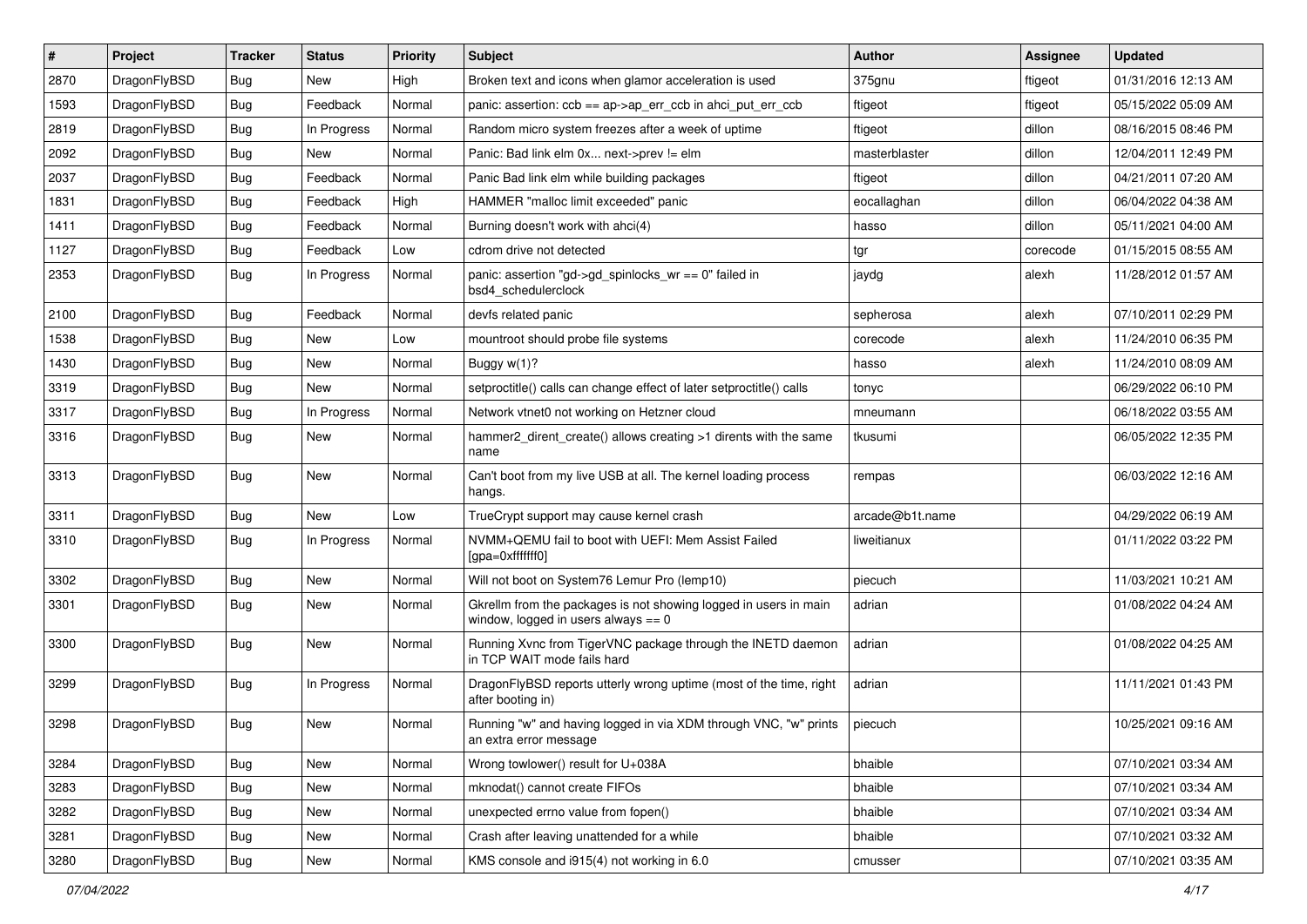| $\vert$ # | Project      | <b>Tracker</b> | <b>Status</b> | <b>Priority</b> | <b>Subject</b>                                                                                                                                              | <b>Author</b>     | Assignee | <b>Updated</b>      |
|-----------|--------------|----------------|---------------|-----------------|-------------------------------------------------------------------------------------------------------------------------------------------------------------|-------------------|----------|---------------------|
| 3278      | DragonFlyBSD | Bug            | New           | Normal          | Second screen image is distorted                                                                                                                            | arcade@b1t.name   |          | 07/10/2021 03:36 AM |
| 3269      | DragonFlyBSD | <b>Bug</b>     | In Progress   | Normal          | Is double-buffer'd buf still required by HAMMER2?                                                                                                           | tkusumi           |          | 05/12/2021 04:09 PM |
| 3266      | DragonFlyBSD | <b>Bug</b>     | New           | High            | Filesystems broken due to "KKASSERT(count &<br>TOK_COUNTMASK);"                                                                                             | tkusumi           |          | 03/15/2021 01:21 PM |
| 3252      | DragonFlyBSD | <b>Bug</b>     | New           | Normal          | tcsetattr/tcgetattr set errno incorrectly on non-TTY                                                                                                        | tonyc             |          | 10/26/2020 09:34 PM |
| 3249      | DragonFlyBSD | <b>Bug</b>     | <b>New</b>    | Normal          | HAMMER2 fsync(2) not working properly                                                                                                                       | tkusumi           |          | 09/21/2020 07:07 AM |
| 3247      | DragonFlyBSD | Bug            | New           | Normal          | Kernel panic doing nothing much                                                                                                                             | phma              |          | 09/12/2020 11:40 PM |
| 3246      | DragonFlyBSD | <b>Bug</b>     | <b>New</b>    | Normal          | HAMMER2 unable to handle ENOSPC properly                                                                                                                    | tkusumi           |          | 09/04/2020 11:11 AM |
| 3245      | DragonFlyBSD | Bug            | <b>New</b>    | Normal          | panic: free: guard1x fail, i915 load from loader.conf                                                                                                       | polachok          |          | 08/21/2020 10:36 AM |
| 3243      | DragonFlyBSD | Bug            | New           | Normal          | SMART status not reported properly for SSD disks                                                                                                            | daftaupe          |          | 09/09/2020 11:03 PM |
| 3240      | DragonFlyBSD | Bug            | New           | High            | compile error because of openssl with /usr/dports/security/rhash for<br>mvsal 8 install                                                                     | UlasSAYGIN        |          | 06/04/2020 08:05 AM |
| 3239      | DragonFlyBSD | Bug            | <b>New</b>    | Normal          | unable to SIGKILL glitched emacs                                                                                                                            | piecuch           |          | 05/26/2020 03:30 AM |
| 3238      | DragonFlyBSD | Bug            | <b>New</b>    | Normal          | race conditions when printing from vkernel console                                                                                                          | piecuch           |          | 05/19/2020 02:50 PM |
| 3235      | DragonFlyBSD | <b>Bug</b>     | <b>New</b>    | Normal          | Kernel panic in devfs_vnops.c                                                                                                                               | mneumann          |          | 04/28/2020 07:00 AM |
| 3231      | DragonFlyBSD | <b>Bug</b>     | <b>New</b>    | Normal          | wifi drops on 5.8                                                                                                                                           | tse               |          | 04/06/2020 05:08 AM |
| 3228      | DragonFlyBSD | Bug            | <b>New</b>    | Low             | pfi kif unref: state refcount $\leq 0$ in dmesg                                                                                                             | justin            |          | 03/05/2021 06:39 AM |
| 3226      | DragonFlyBSD | <b>Bug</b>     | New           | Normal          | Xorg freezes in vm: thread stuck in "objtrm1"                                                                                                               | peeter            |          | 04/08/2020 02:10 AM |
| 3225      | DragonFlyBSD | <b>Bug</b>     | <b>New</b>    | Normal          | nfsd freeze when using qemu                                                                                                                                 | tse               |          | 03/17/2020 11:52 AM |
| 3224      | DragonFlyBSD | Bug            | New           | Normal          | Kernel panic when trying to ping6                                                                                                                           | zhtw              |          | 03/08/2020 08:55 AM |
| 3222      | DragonFlyBSD | Bug            | <b>New</b>    | Normal          | gcc - undefined reference to ' atomic load' (missing libatomic?)                                                                                            | mneumann          |          | 02/08/2020 02:45 AM |
| 3219      | DragonFlyBSD | Bug            | New           | Normal          | x11/xorg port can not be build                                                                                                                              | <b>UlasSAYGIN</b> |          | 03/31/2020 08:57 AM |
| 3218      | DragonFlyBSD | <b>Bug</b>     | New           | Normal          | Kernel panics are not sent to comconsole when booted over EFI                                                                                               | mqudsi            |          | 12/02/2019 08:52 PM |
| 3217      | DragonFlyBSD | Bug            | New           | Normal          | rescue tools: make install fails if rescue folder doesn't exist                                                                                             | t dfbsd           |          | 11/27/2019 08:16 PM |
| 3215      | DragonFlyBSD | Bug            | New           | Normal          | Hang in tcdrain(3) after write(3)                                                                                                                           | noloader          |          | 11/25/2019 03:08 PM |
| 3209      | DragonFlyBSD | Bug            | New           | Normal          | svc has some minor bugs                                                                                                                                     | arcade@b1t.name   |          | 10/24/2019 09:08 AM |
| 3208      | DragonFlyBSD | Bug            | New           | Normal          | Crash related to nfsd                                                                                                                                       | tse               |          | 06/11/2020 05:52 AM |
| 3199      | DragonFlyBSD | Bug            | <b>New</b>    | Normal          | PFS label not found panic                                                                                                                                   | tse               |          | 08/21/2019 03:51 AM |
| 3197      | DragonFlyBSD | Bug            | New           | Normal          | DragonFly upgrades                                                                                                                                          | tse               |          | 04/18/2020 04:18 PM |
| 3196      | DragonFlyBSD | Bug            | New           | Normal          | test issue after redmine upgrade (2)                                                                                                                        | tuxillo           |          | 07/05/2019 04:33 AM |
| 3194      | DragonFlyBSD | Bug            | New           | High            | Hammer kernel crash on mirror-stream of PFS after upgrade<br>(assertion "cursor->flags &<br>HAMMER_CURSOR_ITERATE_CHECK" failed in<br>hammer btree iterate) | Anonymous         |          | 06/29/2019 01:32 PM |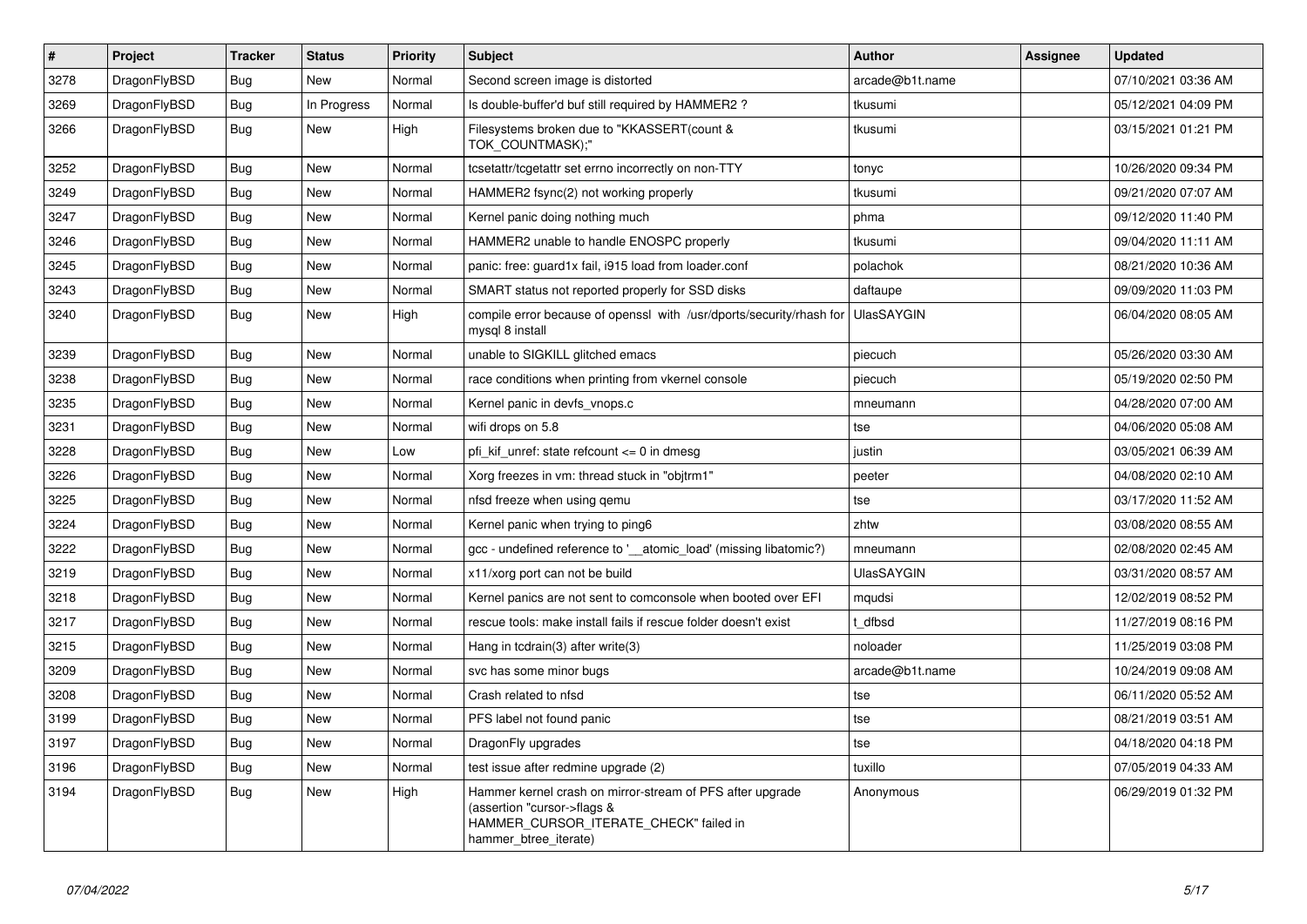| $\sharp$ | Project      | <b>Tracker</b> | <b>Status</b> | <b>Priority</b> | Subject                                                                                                            | <b>Author</b>          | Assignee | <b>Updated</b>      |
|----------|--------------|----------------|---------------|-----------------|--------------------------------------------------------------------------------------------------------------------|------------------------|----------|---------------------|
| 3189     | DragonFlyBSD | Bug            | New           | Normal          | Allow DragonFly Mail Agent to accept an alternate config via<br>command line switch                                | iang                   |          | 08/16/2021 12:42 AM |
| 3184     | DragonFlyBSD | <b>Bug</b>     | <b>New</b>    | Normal          | tsleep(9) return value when PCATCH specified                                                                       | tkusumi                |          | 04/03/2019 06:49 AM |
| 3170     | DragonFlyBSD | <b>Bug</b>     | New           | Normal          | repeatable nfsd crash                                                                                              | tse                    |          | 06/11/2020 05:52 AM |
| 3165     | DragonFlyBSD | <b>Bug</b>     | <b>New</b>    | Normal          | Looping at boot time                                                                                               | gop                    |          | 12/28/2018 01:04 PM |
| 3157     | DragonFlyBSD | <b>Bug</b>     | <b>New</b>    | Normal          | TP-Link UE300 not working in 5.2-RELEASE                                                                           | tuxillo                |          | 11/15/2018 02:08 PM |
| 3152     | DragonFlyBSD | Bug            | Feedback      | Normal          | Console's size in ttyv0 and single user mode is sticking to 80x25,<br>while ttyv1 can make use of the whole screen | overtime               |          | 02/24/2019 01:08 AM |
| 3143     | DragonFlyBSD | Bug            | <b>New</b>    | Normal          | assertion "0" failed in hammer2_inode_xop_chain_sync                                                               | cbin                   |          | 07/18/2018 12:50 PM |
| 3141     | DragonFlyBSD | Bug            | <b>New</b>    | Normal          | dhclient blocks boot process                                                                                       | rowo                   |          | 12/16/2018 11:01 AM |
| 3139     | DragonFlyBSD | <b>Bug</b>     | <b>New</b>    | Normal          | USB Mouse Does Not Work in DragonflyBSD guest on VirtualBox                                                        | chiguy1256             |          | 06/24/2018 10:14 PM |
| 3134     | DragonFlyBSD | <b>Bug</b>     | <b>New</b>    | Normal          | RFC 3021 (/31 networks) appear to be unsupported                                                                   | jailbird               |          | 05/16/2018 11:03 PM |
| 3132     | DragonFlyBSD | <b>Bug</b>     | <b>New</b>    | Low             | unifdef mined                                                                                                      | bcallah                |          | 04/26/2018 08:34 PM |
| 3129     | DragonFlyBSD | <b>Bug</b>     | <b>New</b>    | High            | Kernel panic with 5.2.0 on A2SDi-4C-HLN4F                                                                          | stateless              |          | 04/24/2018 12:50 AM |
| 3124     | DragonFlyBSD | Bug            | <b>New</b>    | High            | DragonFlyBSD 5.0.2 with Hammer2 with UEFI install doesn't boot                                                     | wiesl                  |          | 06/18/2019 05:07 AM |
| 3120     | DragonFlyBSD | <b>Bug</b>     | <b>New</b>    | Normal          | Intel AC 8260 firmware does not load                                                                               | Vintodrimmer           |          | 08/28/2018 03:30 AM |
| 3117     | DragonFlyBSD | <b>Bug</b>     | New           | Normal          | Problem with colours if "intel" video-driver used                                                                  | dpostolov              |          | 01/07/2018 11:35 PM |
| 3116     | DragonFlyBSD | Bug            | <b>New</b>    | Normal          | da0 detects on very big volume if to _remove_ usb install stick and<br>reboot on Intel NUC5PPYH                    | dpostolov              |          | 01/07/2018 09:40 PM |
| 3113     | DragonFlyBSD | Bug            | In Progress   | Urgent          | Booting vKernel fails due being out of swap space                                                                  | tcullen                |          | 05/11/2021 04:14 AM |
| 3111     | DragonFlyBSD | <b>Bug</b>     | In Progress   | High            | Mouse lags every second heavily under X11                                                                          | mneumann               |          | 12/12/2017 09:46 PM |
| 3110     | DragonFlyBSD | <b>Bug</b>     | <b>New</b>    | Normal          | crash with ipfw3 under load                                                                                        | bnegre82               |          | 12/09/2017 06:22 AM |
| 3107     | DragonFlyBSD | Bug            | <b>New</b>    | Low             | ACPI interrupt storm when loading i915 on Lenovo T460                                                              | oyvinht                |          | 07/15/2020 07:01 AM |
| 3101     | DragonFlyBSD | <b>Bug</b>     | <b>New</b>    | Low             | PFI CGI install not working in dragonflybsd 5.0.1 USB install                                                      | bnegre82               |          | 05/11/2021 04:14 AM |
| 3076     | DragonFlyBSD | Bug            | New           | Normal          | sys/dev/netif/ig_hal/e1000_ich8lan.c:1594: sanity checking mixup?                                                  | dcb                    |          | 10/11/2017 01:58 AM |
| 3052     | DragonFlyBSD | Bug            | New           | Normal          | panic DragonFly v4.8.1-RELEASE by mounting a malformed NTFS<br>image [64.000]                                      | open.source@ribose.com |          | 08/14/2017 03:22 AM |
| 3051     | DragonFlyBSD | Bug            | <b>New</b>    | Normal          | panic DragonFly v4.8.1-RELEASE by mounting a malformed NTFS<br>image [12.000]                                      | open.source@ribose.com |          | 08/14/2017 03:20 AM |
| 3049     | DragonFlyBSD | <b>Bug</b>     | New           | Normal          | panic DragonFly v4.8.1-RELEASE by mounting a malformed<br>msdosfs image [12.128]                                   | open.source@ribose.com |          | 08/14/2017 02:53 AM |
| 3047     | DragonFlyBSD | Bug            | New           | Normal          | HAMMER critical write error                                                                                        | samuel                 |          | 06/19/2019 09:50 AM |
| 3036     | DragonFlyBSD | <b>Bug</b>     | New           | Normal          | panic in icmp redirect start() ASSERT IN NETISR(0)                                                                 | tautolog               |          | 05/11/2017 07:27 PM |
| 3035     | DragonFlyBSD | <b>Bug</b>     | New           | Normal          | panic: assertion "cpu >= 0 && cpu < ncpus" failed in netisr_cpuport<br>at /usr/src/sys/net/netisr2.h:87            | masu                   |          | 05/11/2017 01:24 AM |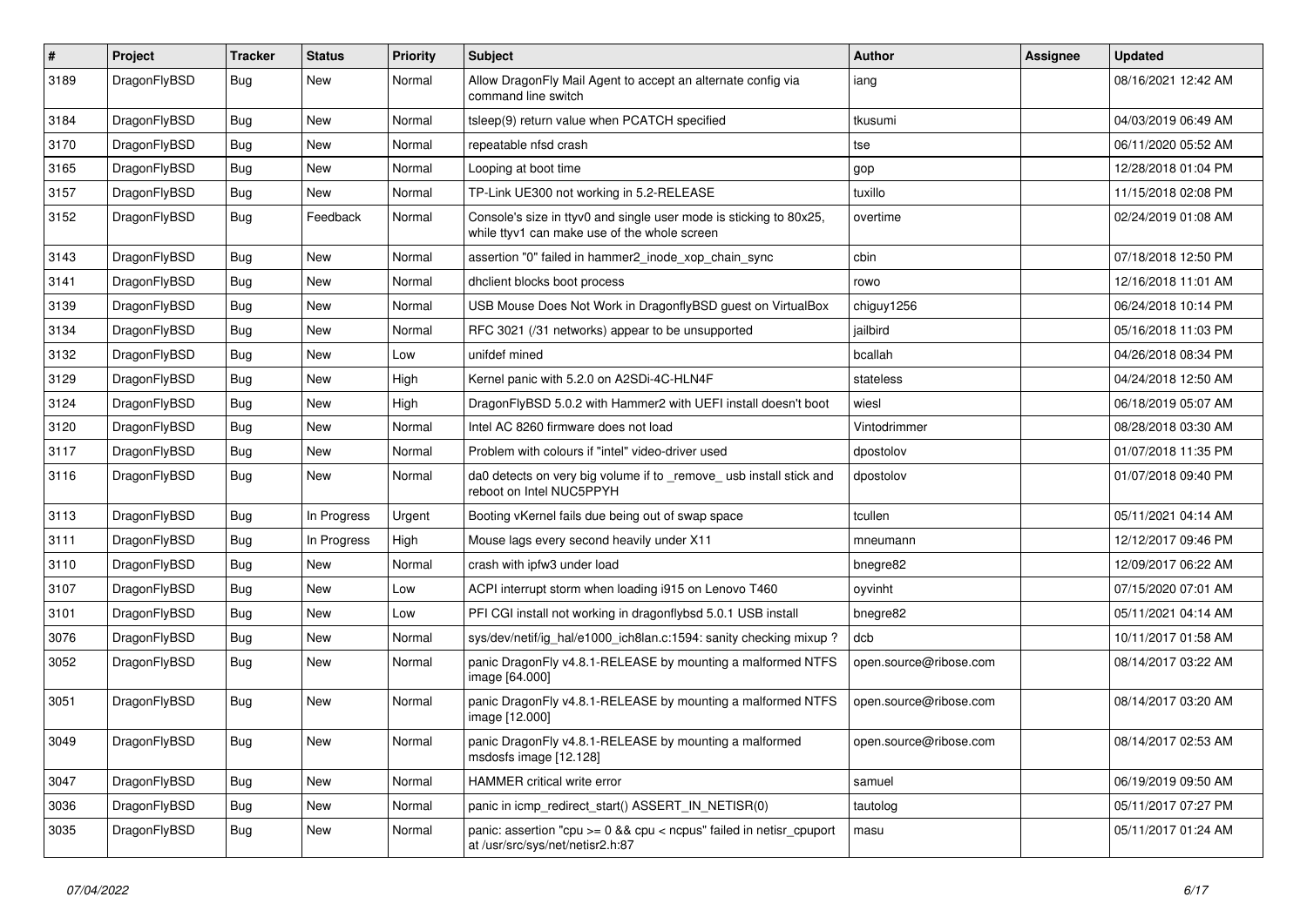| $\vert$ # | Project      | <b>Tracker</b> | <b>Status</b> | <b>Priority</b> | Subject                                                                                                | Author            | <b>Assignee</b> | <b>Updated</b>      |
|-----------|--------------|----------------|---------------|-----------------|--------------------------------------------------------------------------------------------------------|-------------------|-----------------|---------------------|
| 3029      | DragonFlyBSD | <b>Bug</b>     | New           | Normal          | Running DflyBSD 4.8 on FreeBSD bhyve as a guest                                                        | iron              |                 | 05/13/2022 04:33 AM |
| 3025      | DragonFlyBSD | <b>Bug</b>     | <b>New</b>    | Normal          | sys/dev/powermng/powernow/powernow.c:284: bad comparison?                                              | dcb               |                 | 09/23/2017 07:45 AM |
| 3024      | DragonFlyBSD | <b>Bug</b>     | New           | Low             | sys/dev/netif/wi/if_wi.c:1090]: (style) Redundant condition                                            | dcb               |                 | 04/11/2017 11:56 AM |
| 3022      | DragonFlyBSD | Bug            | New           | Normal          | sys/dev/netif/ath/ath/if ath.c:2142: strange bitmask?                                                  | dcb               |                 | 04/11/2017 11:49 AM |
| 3021      | DragonFlyBSD | Bug            | In Progress   | Normal          | sys/dev/drm/i915/i915_gem_stolen.c:115]: (error) Signed integer<br>overflow for expression '65535<<20' | dcb               |                 | 04/11/2017 12:46 PM |
| 3018      | DragonFlyBSD | Bug            | <b>New</b>    | Normal          | sys/bus/u4b/wlan/if_run.c:5464]: (style) Redundant condition                                           | dcb               |                 | 04/11/2017 11:26 AM |
| 3011      | DragonFlyBSD | <b>Bug</b>     | In Progress   | Normal          | dragonfly/sys/dev/netif/re/re.c: suspicious code?                                                      | dcb               |                 | 07/29/2017 01:26 AM |
| 3006      | DragonFlyBSD | Bug            | New           | Normal          | boot0cfg: panic in kern_udev.c in function _udev_dict_set_cstr when<br>installing in VirtualBox        | <b>MichiGreat</b> |                 | 04/01/2017 02:22 PM |
| 2994      | DragonFlyBSD | Bug            | <b>New</b>    | Normal          | Intermittent boot hangs after git: hammer - HAMMER Version 7                                           | davshao           |                 | 03/30/2017 02:06 PM |
| 2972      | DragonFlyBSD | Bug            | <b>New</b>    | Normal          | ipfw3 "deny to me" does not work correctly                                                             | mneumann          |                 | 12/27/2016 12:11 PM |
| 2970      | DragonFlyBSD | Bug            | New           | Normal          | kernel 4.7: "Is -I" causes panic on UDF filesystem: "bgetvp -<br>overlapping buffer"                   | peeter            |                 | 12/21/2016 02:46 AM |
| 2958      | DragonFlyBSD | Bug            | Feedback      | Normal          | Hammer FS dies during pruning after massive write load                                                 | neilb             |                 | 10/11/2016 04:20 AM |
| 2957      | DragonFlyBSD | <b>Bug</b>     | Feedback      | Normal          | swapoff -a followed by swapon -a doesn't give your swap back                                           | neilb             |                 | 10/09/2016 04:17 AM |
| 2936      | DragonFlyBSD | Bug            | New           | Normal          | loader.efi crashes while loading kernel                                                                | spaceille         |                 | 08/20/2016 06:17 AM |
| 2931      | DragonFlyBSD | Bug            | <b>New</b>    | Low             | 'gdb' of 'vkernel' unable to print backtrace                                                           | tofergus          |                 | 07/26/2016 01:51 PM |
| 2930      | DragonFlyBSD | <b>Bug</b>     | New           | High            | 'objcache' causes panic during 'nfs readdir'                                                           | tofergus          |                 | 07/26/2016 01:09 PM |
| 2924      | DragonFlyBSD | Bug            | New           | Normal          | cat -v fails to tag characters in extended table with M- prefix with<br>some locales                   | sevan             |                 | 07/11/2016 07:18 AM |
| 2917      | DragonFlyBSD | Bug            | New           | Normal          | da8: reading primary partition table: error accessing offset<br>000000000000 for 512                   | liweitianux       |                 | 05/11/2021 08:43 PM |
| 2915      | DragonFlyBSD | <b>Bug</b>     | New           | High            | Hammer mirror-copy problem                                                                             | t dfbsd           |                 | 08/25/2016 05:28 AM |
| 2898      | DragonFlyBSD | Bug            | <b>New</b>    | Normal          | HAMMER panic                                                                                           | pavalos           |                 | 11/03/2018 07:05 AM |
| 2892      | DragonFlyBSD | Bug            | <b>New</b>    | Normal          | swap pager:indefinite wait bufferf error                                                               | <b>Ihmwzy</b>     |                 | 02/21/2016 10:32 PM |
| 2891      | DragonFlyBSD | <b>Bug</b>     | New           | Normal          | Kernel panic in IEEE802.11 related code                                                                | shamaz            |                 | 05/29/2016 05:49 PM |
| 2890      | DragonFlyBSD | Bug            | <b>New</b>    | Normal          | not able to boot usb installer on Toshiba Chromebook 2                                                 | johnnywhishbone   |                 | 02/22/2016 03:42 AM |
| 2887      | DragonFlyBSD | Bug            | New           | Low             | Missing extattr_namespace_to_string and<br>extattr_string_to_namespace functions                       | rubenk            |                 | 02/06/2016 05:09 AM |
| 2886      | DragonFlyBSD | Bug            | New           | Normal          | dragonfly mail agent: sending a testmail causes high system load                                       | worf              |                 | 02/05/2016 05:53 AM |
| 2882      | DragonFlyBSD | <b>Bug</b>     | New           | Low             | bridge sends packets from individual interfaces                                                        | arcade@b1t.name   |                 | 01/09/2016 12:43 PM |
| 2881      | DragonFlyBSD | <b>Bug</b>     | New           | Normal          | Pulseaudio hangs/resets system when starting X11                                                       | mneumann          |                 | 01/09/2016 03:08 AM |
| 2878      | DragonFlyBSD | Bug            | New           | Low             | [fix] CCVER problem when using clang and cpu extensions<br>(intrinsics)                                | arcade@b1t.name   |                 | 06/24/2016 04:25 AM |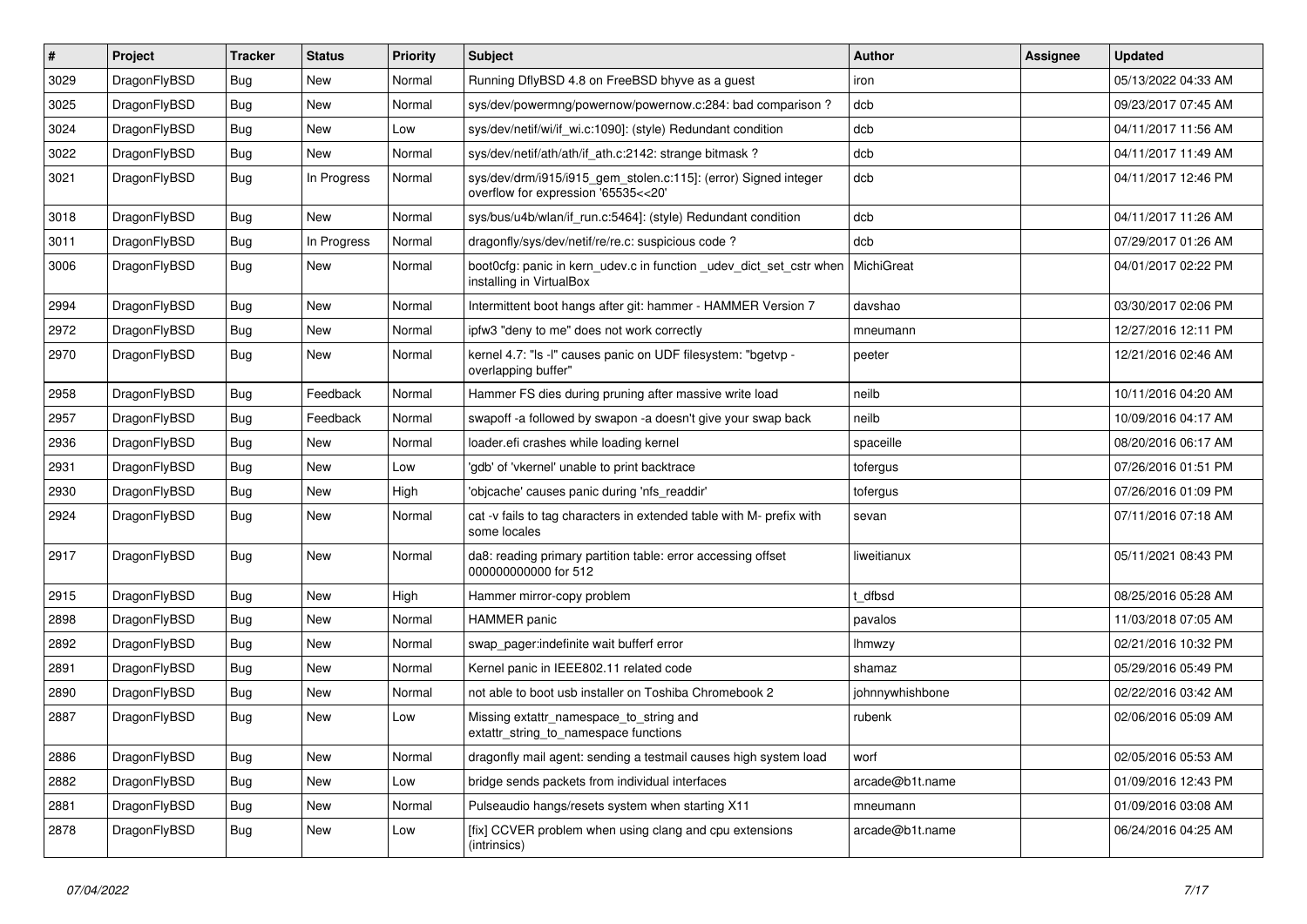| $\vert$ # | Project      | <b>Tracker</b> | <b>Status</b> | <b>Priority</b> | <b>Subject</b>                                                                                                       | Author           | Assignee | <b>Updated</b>      |
|-----------|--------------|----------------|---------------|-----------------|----------------------------------------------------------------------------------------------------------------------|------------------|----------|---------------------|
| 2877      | DragonFlyBSD | Bug            | <b>New</b>    | Low             | sed fails when working with UTF-8 locale and non-UTF symbols                                                         | arcade@b1t.name  |          | 12/30/2015 11:20 AM |
| 2874      | DragonFlyBSD | <b>Bug</b>     | <b>New</b>    | Normal          | make world DESTDIR=/emptydir fails                                                                                   | pascii           |          | 12/25/2015 07:04 AM |
| 2863      | DragonFlyBSD | <b>Bug</b>     | <b>New</b>    | Normal          | HAMMER synch tid is zero                                                                                             | shamaz           |          | 12/12/2015 11:24 PM |
| 2859      | DragonFlyBSD | Bug            | New           | Low             | Installer configuration menu always highlights "Select timezone", no<br>matter which step was last completed.        | cgag             |          | 12/02/2015 01:54 PM |
| 2858      | DragonFlyBSD | Bug            | New           | Low             | Installer "Local or UTC" question should have "No" selected by<br>default.                                           | cgag             |          | 12/02/2015 01:18 PM |
| 2857      | DragonFlyBSD | <b>Bug</b>     | <b>New</b>    | Normal          | hammer stalls via bitcoin-qt                                                                                         | tkusumi          |          | 11/30/2015 06:52 AM |
| 2852      | DragonFlyBSD | Bug            | <b>New</b>    | Normal          | Hammer File System - hangs on undo during system boot / mount -<br>will not recover on DragonFlyBSD newer than 3.6.0 | abale            |          | 05/11/2021 04:07 AM |
| 2840      | DragonFlyBSD | <b>Bug</b>     | <b>New</b>    | Normal          | wrong voltage is reported                                                                                            | yellowrabbit2010 |          | 09/11/2015 06:09 PM |
| 2835      | DragonFlyBSD | Bug            | New           | Normal          | /usr/include/c++/5.0/bits/c++locale.h likes<br>POSIX_C_SOURCE>=200809                                                | davshao          |          | 11/18/2015 03:40 AM |
| 2820      | DragonFlyBSD | <b>Bug</b>     | <b>New</b>    | Normal          | TP-Link USB Wi-Fi adapter cannot be reattached to the system                                                         | shamaz           |          | 05/22/2015 09:45 PM |
| 2816      | DragonFlyBSD | Bug            | <b>New</b>    | Normal          | A multitasking process being debugged can get stuck                                                                  | phma             |          | 05/19/2015 03:57 AM |
| 2812      | DragonFlyBSD | <b>Bug</b>     | <b>New</b>    | Normal          | Panic on Intel DE3815TYKHE                                                                                           | tmorp            |          | 05/14/2015 03:14 PM |
| 2809      | DragonFlyBSD | <b>Bug</b>     | <b>New</b>    | Normal          | hammer mirror-stream                                                                                                 | masu             |          | 04/10/2015 12:33 AM |
| 2808      | DragonFlyBSD | <b>Bug</b>     | <b>New</b>    | Normal          | X freeze by switching between X and VT - results in black screen                                                     | lukesky333       |          | 05/11/2021 03:55 AM |
| 2806      | DragonFlyBSD | <b>Bug</b>     | <b>New</b>    | Normal          | failed to configure a link-local address on ath $0$ (errno = 22)                                                     | Chingyuan        |          | 05/25/2021 01:00 AM |
| 2803      | DragonFlyBSD | Bug            | <b>New</b>    | Normal          | HAMMER: Warning: UNDO area too small!                                                                                | ftigeot          |          | 03/11/2015 03:42 PM |
| 2802      | DragonFlyBSD | <b>Bug</b>     | <b>New</b>    | Normal          | USB Wifi urtwn0 crash from cd boot                                                                                   | opvalues         |          | 03/10/2015 01:07 AM |
| 2799      | DragonFlyBSD | <b>Bug</b>     | New           | Normal          | Fatal trap 12 caused by moused(8) -p/dev/cual0                                                                       | opvalues         |          | 03/04/2015 11:01 PM |
| 2797      | DragonFlyBSD | Bug            | In Progress   | Low             | vkernels with & without machdep.pmap_mmu_optimize                                                                    | yellowrabbit2010 |          | 11/27/2021 08:06 AM |
| 2788      | DragonFlyBSD | <b>Bug</b>     | <b>New</b>    | Normal          | ioctl GSLICEINFO: Not working for vnode slice                                                                        | mneumann         |          | 02/12/2015 07:49 AM |
| 2738      | DragonFlyBSD | Bug            | <b>New</b>    | Normal          | Hammer: Strange behavior when trying to recover old version of<br>moved file                                         | roland           |          | 11/20/2014 08:02 AM |
| 2736      | DragonFlyBSD | <b>Bug</b>     | <b>New</b>    | High            | kernel panics on acpi_timer_probe function                                                                           | cnb              |          | 05/11/2021 03:55 AM |
| 2735      | DragonFlyBSD | Bug            | <b>New</b>    | Urgent          | iwn panics SYSSASSERT                                                                                                | cnb              |          | 05/11/2021 03:55 AM |
| 2731      | DragonFlyBSD | Bug            | In Progress   | Normal          | Screen full of random colors when starting Xorg with Intel Haswell<br>HD Graphics P4600                              | ikatzmaier       |          | 11/12/2014 04:08 PM |
| 2712      | DragonFlyBSD | Bug            | New           | Normal          | connect(2) returns EINVAL when retrying after ECONNREFUSED                                                           | jorisgio         |          | 08/14/2014 05:31 PM |
| 2708      | DragonFlyBSD | <b>Bug</b>     | New           | Normal          | unable to send TCP nor UDP on age(4) interface                                                                       | dermiste         |          | 05/11/2021 03:54 AM |
| 2688      | DragonFlyBSD | <b>Bug</b>     | New           | Normal          | 67613368bdda7 Fix wrong checks for U4B presence Asrock Z77M<br>difficulty detecting USB keyboard                     | davshao          |          | 06/28/2014 07:08 PM |
| 2687      | DragonFlyBSD | <b>Bug</b>     | New           | Normal          | natacontrol software RAID in installer                                                                               | csmelosky        |          | 06/22/2014 12:03 PM |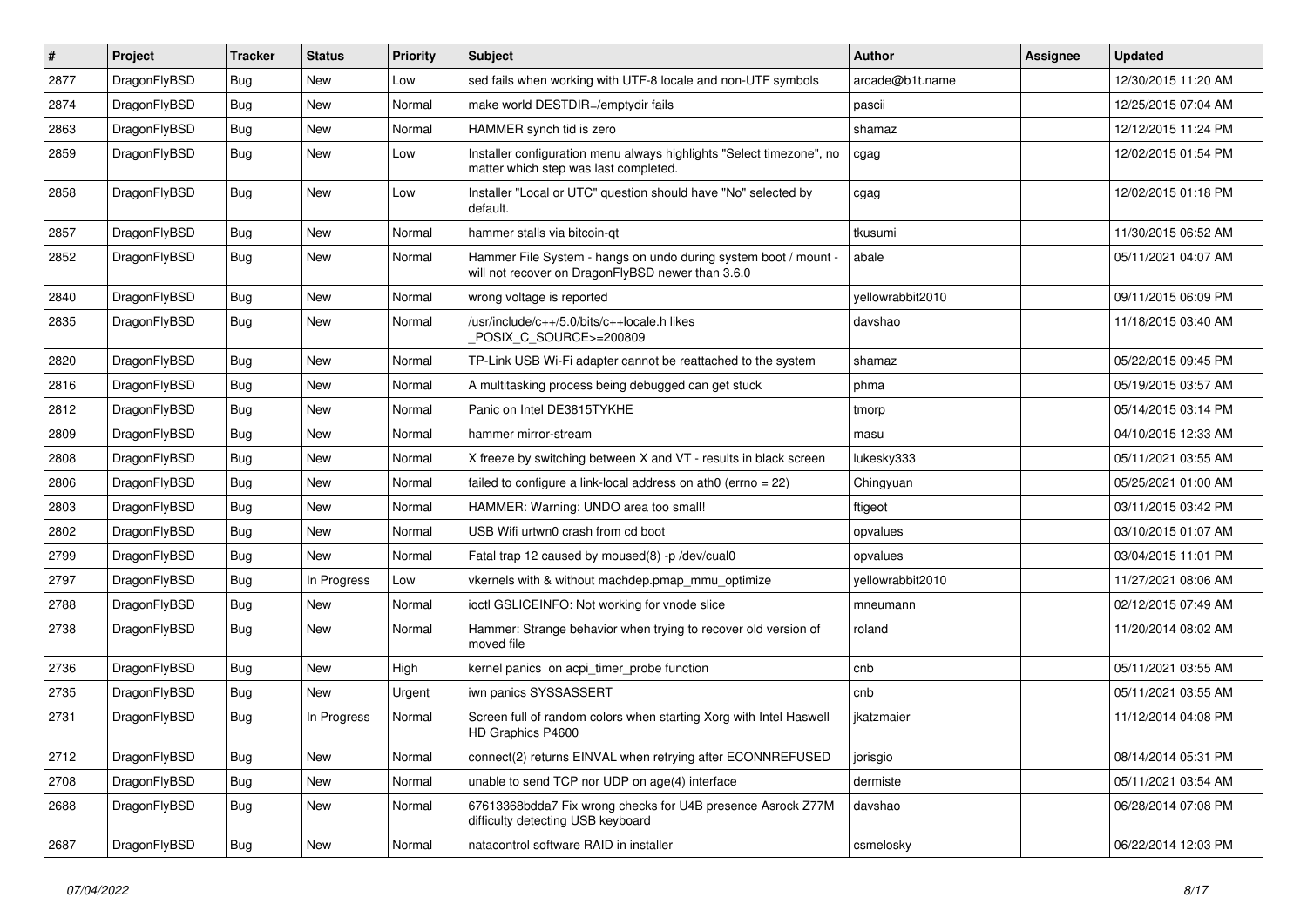| #    | Project      | <b>Tracker</b> | <b>Status</b> | <b>Priority</b> | Subject                                                                                                   | Author            | Assignee | <b>Updated</b>      |
|------|--------------|----------------|---------------|-----------------|-----------------------------------------------------------------------------------------------------------|-------------------|----------|---------------------|
| 2680 | DragonFlyBSD | Bug            | <b>New</b>    | Low             | boot0cfg update makes box unbootable                                                                      | herrgard          |          | 06/10/2014 06:02 AM |
| 2675 | DragonFlyBSD | Bug            | <b>New</b>    | Low             | Ultimate N WiFi Link 5300 get iwn_intr: fatal firmware error on 5GHz                                      | revuwa            |          | 05/11/2021 04:07 AM |
| 2674 | DragonFlyBSD | <b>Bug</b>     | New           | Normal          | <b>GPT Support</b>                                                                                        | ftigeot           |          | 12/28/2015 02:54 PM |
| 2657 | DragonFlyBSD | Bug            | <b>New</b>    | High            | Needs acl to migrate our servers                                                                          | ferney            |          | 03/31/2014 11:37 AM |
| 2652 | DragonFlyBSD | <b>Bug</b>     | New           | Normal          | 189a0ff3761b47  ix: Implement MSI-X support locks up Lenovo<br>S10 Intel Atom n270                        | davshao           |          | 05/14/2014 01:55 AM |
| 2647 | DragonFlyBSD | <b>Bug</b>     | New           | Normal          | HAMMER panic on 3.6.0                                                                                     | tuxillo           |          | 05/11/2021 03:54 AM |
| 2645 | DragonFlyBSD | <b>Bug</b>     | New           | Normal          | panic with dsched fq and ioprio                                                                           | jyoung15          |          | 02/20/2014 07:29 AM |
| 2644 | DragonFlyBSD | Bug            | Feedback      | Normal          | 3.6.0-REL trap 9 on boot                                                                                  | memmerto          |          | 11/27/2021 08:08 AM |
| 2641 | DragonFlyBSD | Bug            | New           | Normal          | Panic when loading natapci as module                                                                      | tuxillo           |          | 05/11/2021 03:54 AM |
| 2638 | DragonFlyBSD | <b>Bug</b>     | Feedback      | High            | Fix machdep.pmap_mmu_optimize                                                                             | tuxillo           |          | 05/11/2021 04:07 AM |
| 2636 | DragonFlyBSD | <b>Bug</b>     | Feedback      | Low             | Add -x flag to iostat (a la solaris)                                                                      | tuxillo           |          | 05/11/2021 04:07 AM |
| 2631 | DragonFlyBSD | Bug            | In Progress   | Low             | Verify library versioning current with full package build and switch it<br>on (after publishing packages) | tuxillo           |          | 05/11/2021 04:06 AM |
| 2630 | DragonFlyBSD | Bug            | New           | Normal          | Bring in latest iconv fixes from FreeBSD10 as well as csmapper<br>updates                                 | tuxillo           |          | 05/11/2021 03:54 AM |
| 2629 | DragonFlyBSD | Bug            | <b>New</b>    | Normal          | Replace gcc44 with llvm34, clang34, and libc++                                                            | tuxillo           |          | 06/02/2014 02:30 PM |
| 2626 | DragonFlyBSD | Bug            | <b>New</b>    | Normal          | iwn driver drops with error: "firmware error 'iwn_intr: fatal firmware<br>error""                         | rodyaj            |          | 01/09/2014 05:50 AM |
| 2622 | DragonFlyBSD | Bug            | <b>New</b>    | Normal          | VAIO FIT15E fn keys support                                                                               | nonsolosoft       |          | 12/31/2013 01:31 AM |
| 2621 | DragonFlyBSD | <b>Bug</b>     | New           | Normal          | core dump using cdrom                                                                                     | nonsolosoft       |          | 12/27/2013 12:43 AM |
| 2620 | DragonFlyBSD | Bug            | New           | Normal          | moused problem                                                                                            | FilippoMo         |          | 12/20/2013 10:32 AM |
| 2619 | DragonFlyBSD | <b>Bug</b>     | <b>New</b>    | Normal          | DragonFly 3.6 can't be installed on a 6TB volume                                                          | ftigeot           |          | 02/23/2014 11:55 PM |
| 2618 | DragonFlyBSD | <b>Bug</b>     | New           | Normal          | mouse problem on RELEASE-3 6 0                                                                            | FilippoMo         |          | 12/20/2013 03:26 AM |
| 2617 | DragonFlyBSD | Bug            | Feedback      | Normal          | Possible issue with wireless mouse on 3.6 release                                                         | FilippoMo         |          | 01/14/2015 03:42 PM |
| 2611 | DragonFlyBSD | <b>Bug</b>     | <b>New</b>    | Normal          | Change in IP address results in network not working                                                       | phma              |          | 12/05/2013 07:55 PM |
| 2609 | DragonFlyBSD | Bug            | New           | Normal          | master: panic: assertion<br>"LWKT_TOKEN_HELD_ANY(vm_object_token(object))" failed in<br>swp_pager_lookup  | thomas.nikolajsen |          | 11/28/2013 11:36 AM |
| 2604 | DragonFlyBSD | Bug            | New           | Normal          | dell laptop does not boot with LATEST                                                                     | isenmann          |          | 11/20/2013 02:07 AM |
| 2598 | DragonFlyBSD | Bug            | New           | Normal          | i386 via USB Booting                                                                                      | mbzadegan         |          | 10/21/2013 02:28 AM |
| 2595 | DragonFlyBSD | <b>Bug</b>     | New           | Normal          | DragonFly 3.4.3 crashes on SUN Blade X6250 with Qlogic ISP 2432<br>FC card                                | Turvamies         |          | 10/07/2013 11:53 AM |
| 2587 | DragonFlyBSD | <b>Bug</b>     | New           | Normal          | SATA DVD writer not detected by DragonFly                                                                 | srussell          |          | 09/04/2020 08:55 AM |
| 2586 | DragonFlyBSD | <b>Bug</b>     | New           | Normal          | pf: "modulate" state seems problematic                                                                    | srussell          |          | 09/25/2013 07:36 PM |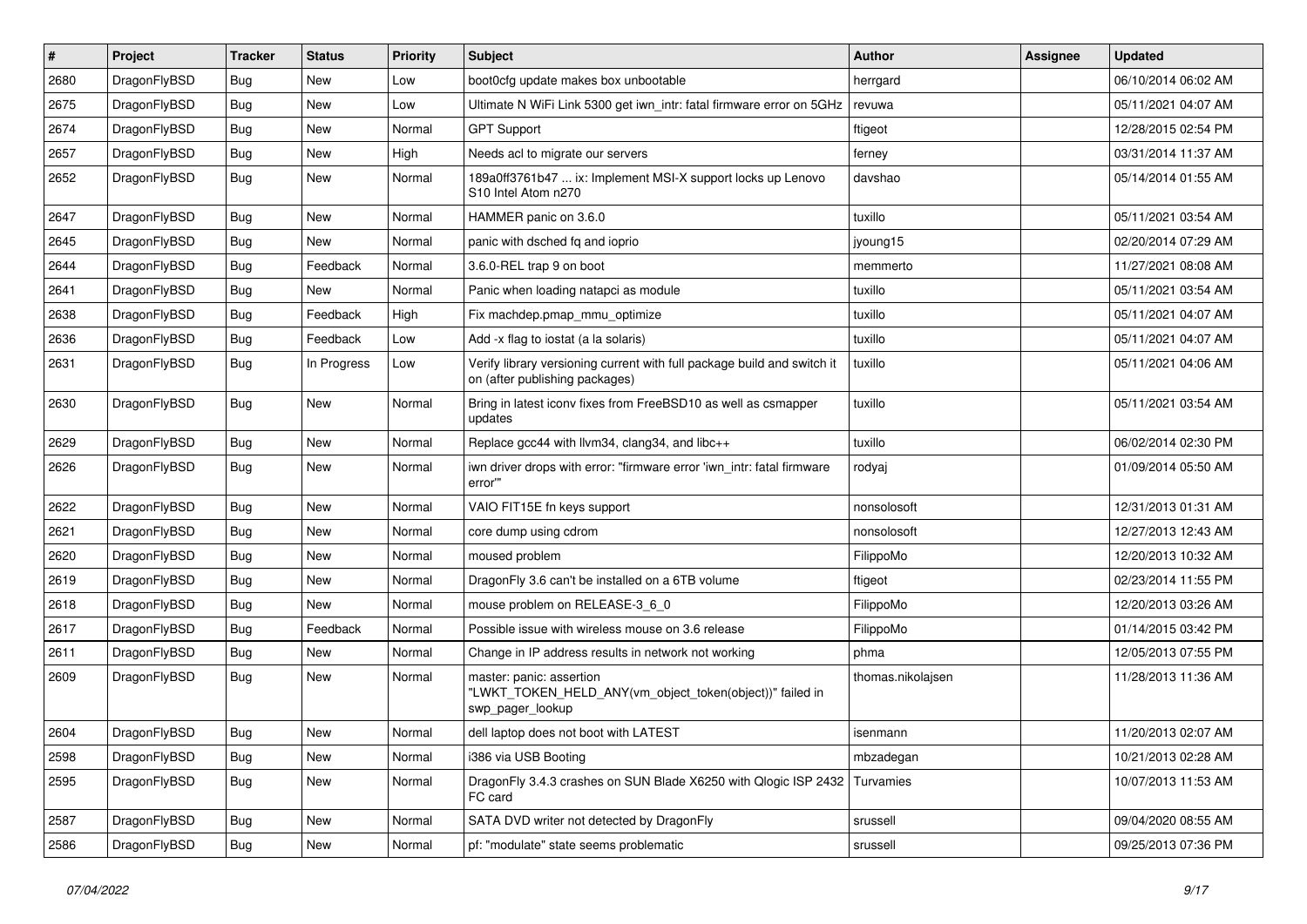| $\sharp$ | Project      | <b>Tracker</b> | <b>Status</b> | <b>Priority</b> | Subject                                                                                                                      | Author            | Assignee | <b>Updated</b>      |
|----------|--------------|----------------|---------------|-----------------|------------------------------------------------------------------------------------------------------------------------------|-------------------|----------|---------------------|
| 2569     | DragonFlyBSD | Bug            | New           | Normal          | ctime NFS                                                                                                                    | ferney            |          | 08/11/2013 04:35 AM |
| 2568     | DragonFlyBSD | Bug            | New           | Normal          | AHCI panic                                                                                                                   | josepht           |          | 06/07/2013 05:52 PM |
| 2565     | DragonFlyBSD | Bug            | New           | Normal          | "ifconfig ix0 up" panic                                                                                                      | Itpig402a         |          | 06/03/2013 05:46 AM |
| 2557     | DragonFlyBSD | Bug            | New           | Normal          | stock 3.4.1 kernel halts during booting if dm and dm_target_crypt<br>are loaded and RAID controller is present               | phma              |          | 05/12/2013 10:38 PM |
| 2556     | DragonFlyBSD | Bug            | Feedback      | Normal          | DragonFly v3.5.0.81.gd3479 - Process signal weirdness                                                                        | tuxillo           |          | 12/17/2013 03:48 PM |
| 2552     | DragonFlyBSD | Bug            | <b>New</b>    | Low             | hammer recovery should indicate progress                                                                                     | phma              |          | 05/03/2013 12:13 AM |
| 2547     | DragonFlyBSD | Bug            | New           | High            | crashed while doing a dry run of pkg rolling-replace                                                                         | phma              |          | 04/18/2013 10:40 PM |
| 2544     | DragonFlyBSD | Bug            | New           | Normal          | live DVD system boot (menu option 1) caused db> prompt on<br>PE1950                                                          | estrabd           |          | 05/11/2021 03:54 AM |
| 2535     | DragonFlyBSD | Bug            | <b>New</b>    | Normal          | Imap processes apparentlt blocked on disk I/O                                                                                | ftigeot           |          | 04/02/2013 09:31 AM |
| 2531     | DragonFlyBSD | Bug            | New           | Normal          | camcontrol fails to disable APM                                                                                              | m.lombardi85      |          | 03/23/2013 12:28 PM |
| 2529     | DragonFlyBSD | Bug            | New           | Low             | Sundance network adapter is not detected and attached                                                                        | kworr             |          | 03/25/2013 02:29 AM |
| 2526     | DragonFlyBSD | Bug            | New           | Normal          | hammer cleanup doesn't run on first day of DST                                                                               | pavalos           |          | 10/18/2016 05:28 PM |
| 2520     | DragonFlyBSD | Bug            | New           | Normal          | panic: assertion "IS_SERIALIZED((ifp->if_serializer))" failed in<br>if_default_serialize_assert at /usr/src/sys/net/if.c:437 | ano               |          | 03/09/2013 12:14 AM |
| 2509     | DragonFlyBSD | Bug            | <b>New</b>    | Normal          | Redefinition of DIRBLKSIZ in restore(8)                                                                                      | swildner          |          | 06/04/2022 04:40 AM |
| 2499     | DragonFlyBSD | Bug            | In Progress   | Urgent          | DRAGONFLY_3_2 lockd not responding correctly                                                                                 | Nerzhul           |          | 01/22/2013 12:47 PM |
| 2498     | DragonFlyBSD | Bug            | <b>New</b>    | Normal          | DFBSD v3.2.2-RELEASE - LIST_FIRST(&bp->b_dep) == NULL"<br>failed in vfs_vmio_release                                         | tuxillo           |          | 05/31/2022 04:09 PM |
| 2495     | DragonFlyBSD | <b>Bug</b>     | New           | High            | DFBSD v3.3.0.960.g553fe7 - ocnt != 0" failed in<br>prop object release                                                       | tuxillo           |          | 05/31/2022 04:08 PM |
| 2493     | DragonFlyBSD | Bug            | <b>New</b>    | Normal          | vidcontrol: invalid video mode name                                                                                          | Svarov            |          | 01/24/2013 09:55 AM |
| 2490     | DragonFlyBSD | Bug            | New           | Normal          | nmalloc should color addresses to avoid cache bank conflictsw                                                                | vsrinivas         |          | 06/10/2014 05:51 AM |
| 2489     | DragonFlyBSD | Bug            | New           | Normal          | nmalloc doesn't cache VA for allocations > 8KB                                                                               | vsrinivas         |          | 06/10/2014 05:51 AM |
| 2473     | DragonFlyBSD | Bug            | New           | Normal          | Kernel crash when trying to up the wpi0 device (Dfly<br>v3.3.0.758.g47388-DEVELOPMENT)                                       | tomaz             |          | 02/24/2014 08:50 AM |
| 2459     | DragonFlyBSD | Bug            | Feedback      | Normal          | apic problems with HP Probook 4510s                                                                                          | thowe             |          | 11/27/2021 08:22 AM |
| 2453     | DragonFlyBSD | Bug            | New           | Normal          | panic: assertion "gd->gd spinlocks == $0$ " failed                                                                           | Johannes.Hofmann  |          | 11/12/2012 12:54 PM |
| 2444     | DragonFlyBSD | Bug            | <b>New</b>    | Normal          | Crash during Hammer overnight cleanup                                                                                        | justin            |          | 11/04/2012 07:58 AM |
| 2436     | DragonFlyBSD | Bug            | New           | Normal          | panic: assertion "lp->lwp_qcpu == dd->cpuid" failed in<br>dfly acquire curproc                                               | thomas.nikolajsen |          | 01/23/2013 11:07 AM |
| 2434     | DragonFlyBSD | <b>Bug</b>     | New           | Normal          | BTX Halted - Boot fails on USB/GUI                                                                                           | lucmv             |          | 10/17/2012 08:12 PM |
| 2430     | DragonFlyBSD | <b>Bug</b>     | New           | Normal          | Alternate Password Hash method                                                                                               | robin.carey1      |          | 10/07/2012 06:28 AM |
| 2423     | DragonFlyBSD | <b>Bug</b>     | New           | Urgent          | After multiple panics/locks, hitting KKASSERT in<br>hammer_init_cursor                                                       | rumcic            |          | 09/18/2012 02:28 AM |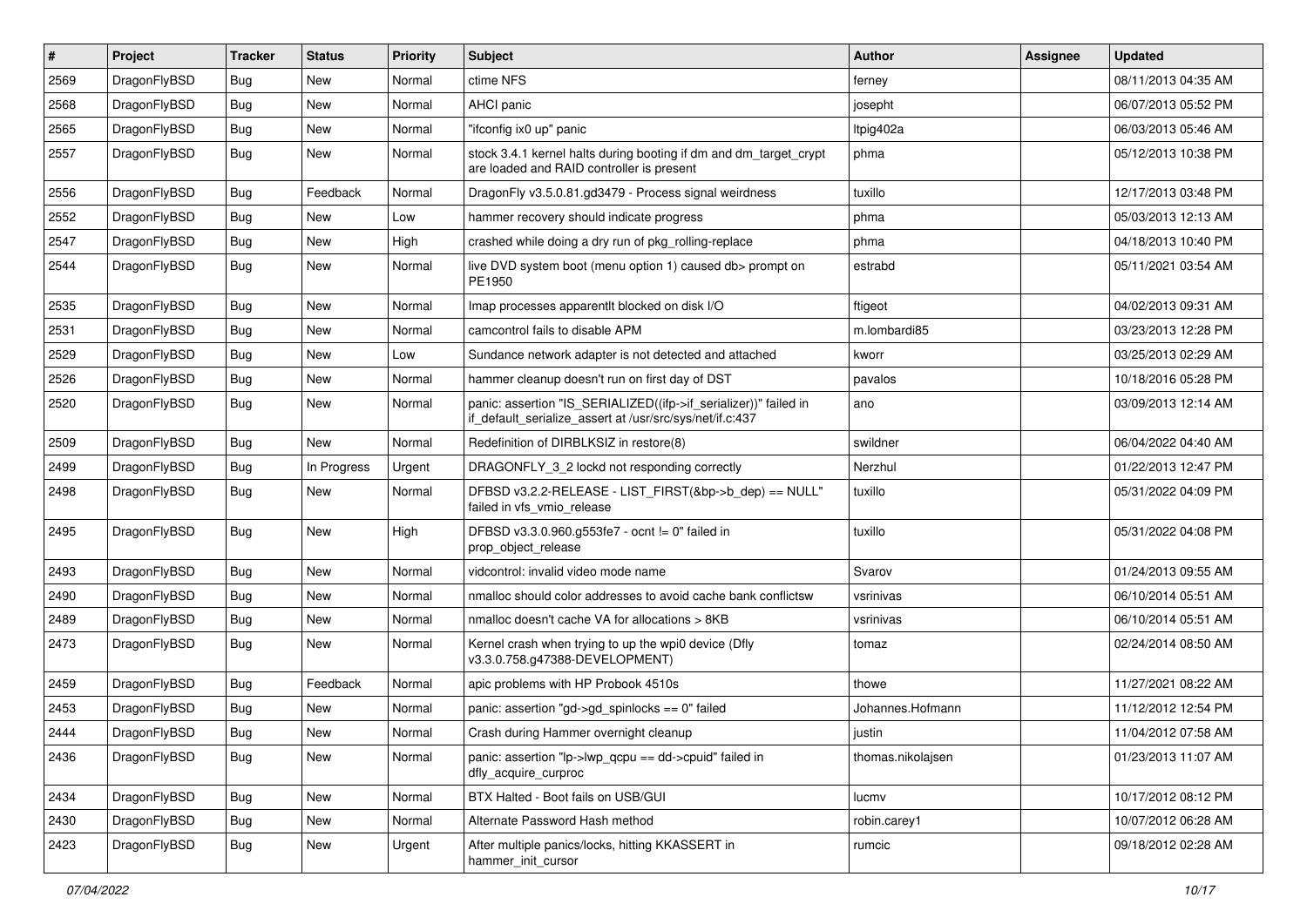| #    | Project      | <b>Tracker</b> | <b>Status</b> | <b>Priority</b> | Subject                                                                                      | <b>Author</b>     | Assignee | <b>Updated</b>      |
|------|--------------|----------------|---------------|-----------------|----------------------------------------------------------------------------------------------|-------------------|----------|---------------------|
| 2421 | DragonFlyBSD | Bug            | New           | High            | Kernel panic: vm_fault: page 0xc0f70000 not busy!                                            | lentferj          |          | 10/03/2012 08:16 AM |
| 2414 | DragonFlyBSD | <b>Bug</b>     | In Progress   | Normal          | Lenovo S10 acpi freeze (not new)                                                             | davshao           |          | 05/11/2021 04:13 AM |
| 2412 | DragonFlyBSD | Bug            | New           | Normal          | wlan0 fails to get address via dhclient                                                      | nonsolosoft       |          | 08/30/2012 05:55 AM |
| 2403 | DragonFlyBSD | Bug            | New           | Low             | newfs -E doesn't handle /dev/serno device names properly                                     | ftigeot           |          | 08/17/2012 05:07 AM |
| 2396 | DragonFlyBSD | <b>Bug</b>     | Feedback      | High            | Latest 3.1 development version core dumps while destroying master<br><b>PFS</b>              | sgeorge           |          | 01/23/2013 04:10 PM |
| 2389 | DragonFlyBSD | <b>Bug</b>     | New           | Normal          | computer crashed while listing processes                                                     | phma              |          | 06/18/2012 02:49 PM |
| 2387 | DragonFlyBSD | Bug            | New           | Normal          | hammer ignores -t during dedup                                                               | phma              |          | 06/17/2012 12:30 PM |
| 2371 | DragonFlyBSD | Bug            | New           | Normal          | Timezone problem with America/Sao_Paulo                                                      | raitech           |          | 05/17/2012 01:42 PM |
| 2369 | DragonFlyBSD | <b>Bug</b>     | New           | Normal          | panic: Bad link elm 0xffffffe07edf6068 next->prev != elm                                     | jaydg             |          | 08/15/2012 03:04 AM |
| 2360 | DragonFlyBSD | Bug            | In Progress   | Normal          | Wishlist: virtio driver import                                                               | vsrinivas         |          | 06/04/2022 04:16 AM |
| 2351 | DragonFlyBSD | <b>Bug</b>     | In Progress   | Normal          | DFBSD v3.1.0.579.g44ccf - Stuck during startup, random freezes                               | tuxillo           |          | 04/24/2012 08:21 AM |
| 2347 | DragonFlyBSD | <b>Bug</b>     | Feedback      | High            | Hammer PFSes destroy does not give back full space allocated to<br><b>PFS</b>                | sgeorge           |          | 07/19/2012 01:11 AM |
| 2345 | DragonFlyBSD | <b>Bug</b>     | In Progress   | Normal          | DFBSD v3.1.0.457.gd679f - NFS panic on diskless station                                      | tuxillo           |          | 04/07/2012 05:22 PM |
| 2331 | DragonFlyBSD | <b>Bug</b>     | New           | Normal          | reading mouse mode from unopen file descriptor hangs mouse<br>driver                         | phma              |          | 03/14/2012 09:43 AM |
| 2329 | DragonFlyBSD | <b>Bug</b>     | <b>New</b>    | Normal          | ibm x3550 & acpi                                                                             | ano               |          | 06/03/2014 11:37 AM |
| 2324 | DragonFlyBSD | Bug            | New           | Normal          | natacotrol support > 2TB not working even after the ftigeot patch                            | zenny             |          | 03/03/2012 01:00 AM |
| 2319 | DragonFlyBSD | Bug            | <b>New</b>    | Normal          | crypt/passwd forward compat                                                                  | c.turner1         |          | 02/28/2012 12:39 PM |
| 2316 | DragonFlyBSD | <b>Bug</b>     | <b>New</b>    | Normal          | Ungraceful invalid password handling for adding a new user in the<br>installer               | rune              |          | 04/27/2012 11:23 PM |
| 2311 | DragonFlyBSD | <b>Bug</b>     | <b>New</b>    | Normal          | Xorg crash having something to do with drm                                                   | phma              |          | 02/22/2012 09:59 AM |
| 2308 | DragonFlyBSD | <b>Bug</b>     | New           | Normal          | System freeze when unloading snd_hda                                                         | jaydg             |          | 02/19/2012 07:15 AM |
| 2306 | DragonFlyBSD | Bug            | New           | Normal          | a crash starts the kernel debugger in text mode, but just reboots in X                       | phma              |          | 02/11/2012 08:02 PM |
| 2297 | DragonFlyBSD | <b>Bug</b>     | New           | Normal          | strange NFS (client) error messages / problems                                               | Anonymous         |          | 02/19/2012 02:59 PM |
| 2296 | DragonFlyBSD | <b>Bug</b>     | In Progress   | High            | panic: assertion "m->wire_count > 0" failed                                                  | thomas.nikolajsen |          | 08/30/2012 06:09 AM |
| 2292 | DragonFlyBSD | Bug            | New           | Normal          | re interface with jumbo frames (mtu larger than 1500) hangs after<br>some traffic            | Anonymous         |          | 01/31/2012 12:11 AM |
| 2288 | DragonFlyBSD | <b>Bug</b>     | Feedback      | Normal          | Random IO performance loss introduced since January 1st                                      | lentferj          |          | 01/23/2013 04:21 PM |
| 2287 | DragonFlyBSD | <b>Bug</b>     | New           | Normal          | HAMMER(ROOT) Illegal UNDO TAIL signature at<br>300000001967c000                              | y0n3t4n1          |          | 11/07/2018 01:22 AM |
| 2283 | DragonFlyBSD | <b>Bug</b>     | New           | Normal          | DFBSD DragonFly v2.13.0.957.g4f459 - pmap_release: page<br>should already be gone 0xc27120bc | tuxillo           |          | 01/23/2012 03:03 AM |
| 2282 | DragonFlyBSD | <b>Bug</b>     | In Progress   | Normal          | gdb segfaults with certain corefiles                                                         | tuxillo           |          | 01/18/2012 04:40 PM |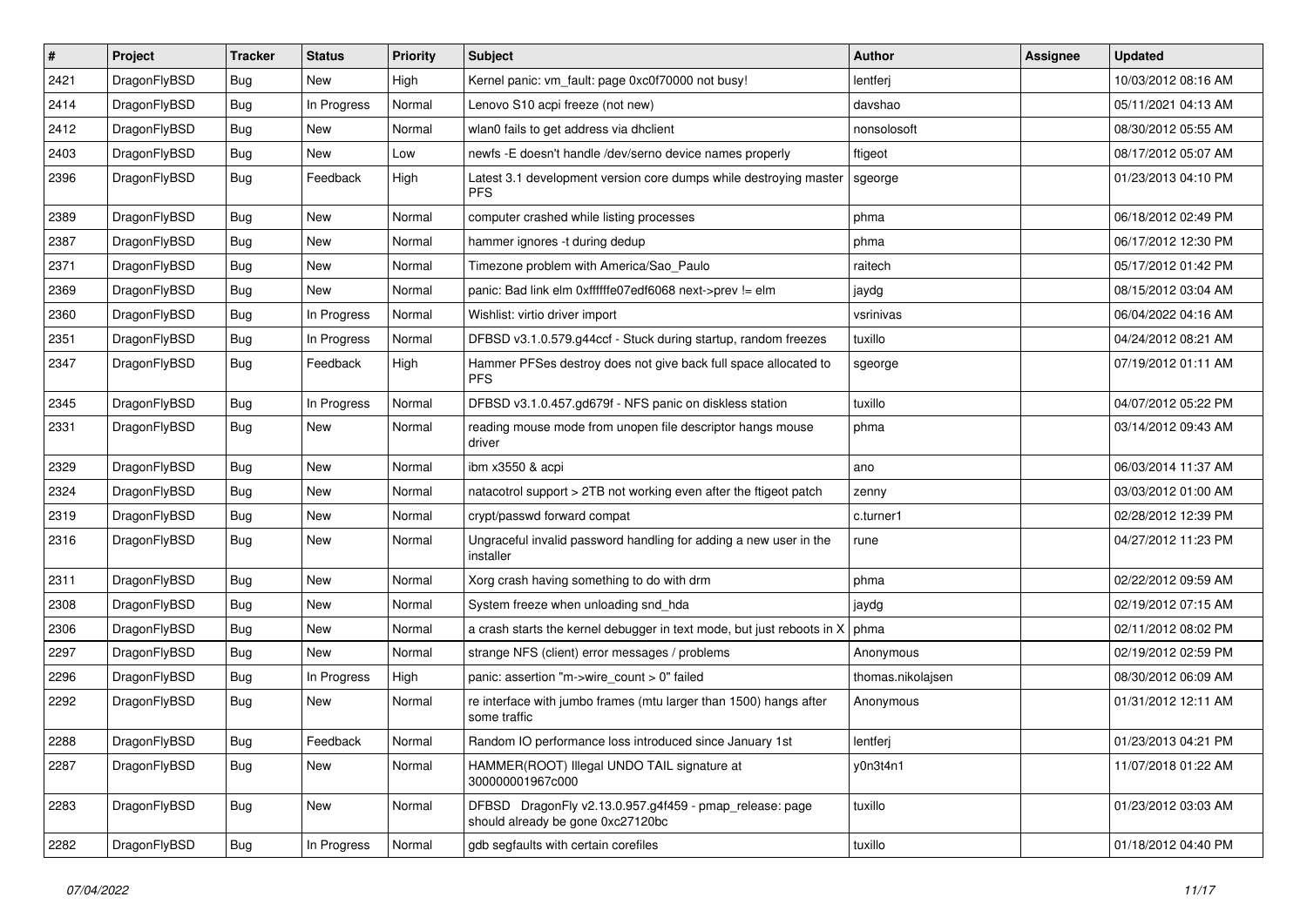| $\pmb{\#}$ | Project      | <b>Tracker</b> | <b>Status</b> | <b>Priority</b> | <b>Subject</b>                                                                                             | Author       | Assignee | <b>Updated</b>      |
|------------|--------------|----------------|---------------|-----------------|------------------------------------------------------------------------------------------------------------|--------------|----------|---------------------|
| 2254       | DragonFlyBSD | Bug            | New           | Normal          | panic: assertion "ref < &td->td_toks_end" failed in lwkt_gettoken at<br>/usr/src/sys/kern/lwkt_token.c:588 | eocallaghan  |          | 12/05/2011 10:21 PM |
| 2250       | DragonFlyBSD | <b>Bug</b>     | <b>New</b>    | Normal          | Kernel panic                                                                                               | adamk        |          | 11/23/2018 01:10 AM |
| 2248       | DragonFlyBSD | Bug            | New           | Normal          | sysctl panic                                                                                               | pavalos      |          | 11/23/2011 06:23 PM |
| 2245       | DragonFlyBSD | Bug            | New           | Normal          | panic: assertion "ref < &td->td_toks_end" failed in lwkt_gettoken at<br>/usr/src/sys/kern/lwkt token.c:588 | juanfra684   |          | 11/22/2011 07:41 PM |
| 2224       | DragonFlyBSD | <b>Bug</b>     | <b>New</b>    | Normal          | v2.13.0.291.gaa7ec - Panic on fq while installing world                                                    | tuxillo      |          | 11/18/2011 01:40 AM |
| 2210       | DragonFlyBSD | <b>Bug</b>     | New           | Normal          | Bugtracker cannot assign default project for new users                                                     | ahuete.devel |          | 11/17/2011 11:30 AM |
| 2199       | DragonFlyBSD | Bug            | <b>New</b>    | Normal          | screen segfaults if utmpx isn't present                                                                    | pavalos      |          | 11/15/2011 10:52 PM |
| 2182       | DragonFlyBSD | Bug            | <b>New</b>    | Normal          | if msk PHY FIFO underrun/overflow                                                                          | nonsolosoft  |          | 09/03/2012 06:39 AM |
| 2171       | DragonFlyBSD | <b>Bug</b>     | <b>New</b>    | Normal          | DFBSD v2.13.0.151.gdc8442 - panic: assertion "(*ptep &<br>$(PG_MANAGED PG_V)) == PG_V"$                    | tuxillo      |          | 11/04/2011 05:06 PM |
| 2167       | DragonFlyBSD | <b>Bug</b>     | <b>New</b>    | Normal          | shutdown/reboot fails after uptime msg                                                                     | marino       |          | 11/28/2011 03:01 AM |
| 2166       | DragonFlyBSD | <b>Bug</b>     | New           | Normal          | DFBSD v2.13.0.109.g05b9d - Strange lockups                                                                 | tuxillo      |          | 10/29/2011 11:20 AM |
| 2164       | DragonFlyBSD | Bug            | <b>New</b>    | Normal          | panic on reboot from usb.                                                                                  | eocallaghan  |          | 10/27/2011 09:29 AM |
| 2161       | DragonFlyBSD | <b>Bug</b>     | New           | Normal          | Outdated xorg.conf file gets installed into etc and screws up mouse                                        | eocallaghan  |          | 10/27/2011 01:51 PM |
| 2158       | DragonFlyBSD | Bug            | <b>New</b>    | Normal          | iwn panics with assertion on boot.                                                                         | eocallaghan  |          | 10/24/2011 04:13 PM |
| 2154       | DragonFlyBSD | <b>Bug</b>     | <b>New</b>    | Normal          | vkernel copyout() doesn't return EFAULT on error                                                           | vsrinivas    |          | 10/20/2011 03:53 AM |
| 2153       | DragonFlyBSD | <b>Bug</b>     | New           | Normal          | Too many unuseful warnings at boot                                                                         | juanfra684   |          | 10/18/2011 10:16 PM |
| 2141       | DragonFlyBSD | Bug            | <b>New</b>    | Urgent          | loader and/or documentation broken                                                                         | sjg          |          | 01/20/2012 10:51 AM |
| 2140       | DragonFlyBSD | Bug            | New           | High            | hammer_io_delallocate panic with 'duplicate entry' message                                                 | ttw          |          | 10/07/2011 12:22 PM |
| 2138       | DragonFlyBSD | Bug            | <b>New</b>    | Normal          | > 100% CPU usage                                                                                           | robin.carey1 |          | 09/26/2011 12:20 PM |
| 2136       | DragonFlyBSD | <b>Bug</b>     | <b>New</b>    | Normal          | socketpair() doesn't free file descriptors on copyout failure                                              | vsrinivas    |          | 04/05/2013 09:13 AM |
| 2129       | DragonFlyBSD | Bug            | <b>New</b>    | Normal          | DFBSD v2.11.0.661.gf9438 i386 - panic: lockmgr thrd_sleep                                                  | tuxillo      |          | 09/05/2011 09:49 AM |
| 2125       | DragonFlyBSD | Bug            | New           | Normal          | Weird garbage in dmesg                                                                                     | herrgard     |          | 08/30/2011 08:04 PM |
| 2124       | DragonFlyBSD | Bug            | New           | Normal          | getty repeating too quickly on port /dev/ttyv0                                                             | sgeorge.ml   |          | 09/01/2011 04:28 AM |
| 2123       | DragonFlyBSD | <b>Bug</b>     | New           | Normal          | hammer is losing files                                                                                     | schmir       |          | 08/30/2011 07:56 PM |
| 2117       | DragonFlyBSD | <b>Bug</b>     | New           | High            | ACPI and/or bce(4) problem with 2.11.0.673.g0d557 on HP DL380<br>G <sub>6</sub>                            | pauska       |          | 08/22/2011 10:15 AM |
| 2115       | DragonFlyBSD | <b>Bug</b>     | New           | Normal          | [msk] system freeze after receive some paquet                                                              | bsdsx        |          | 08/22/2011 10:22 AM |
| 2107       | DragonFlyBSD | <b>Bug</b>     | New           | Normal          | 2.10.1 sata dvd drive issue                                                                                | ausppc       |          | 07/31/2011 08:41 PM |
| 2104       | DragonFlyBSD | <b>Bug</b>     | New           | Normal          | network configuration seg. fault on install CD                                                             | navratil     |          | 07/26/2011 07:55 AM |
| 2099       | DragonFlyBSD | <b>Bug</b>     | New           | Normal          | page fault panic in vm system                                                                              | pavalos      |          | 07/10/2011 08:51 AM |
| 2095       | DragonFlyBSD | <b>Bug</b>     | New           | Low             | Running installer post-install: Unsupported DFUI transport "                                               | greenrd      |          | 06/26/2011 09:20 AM |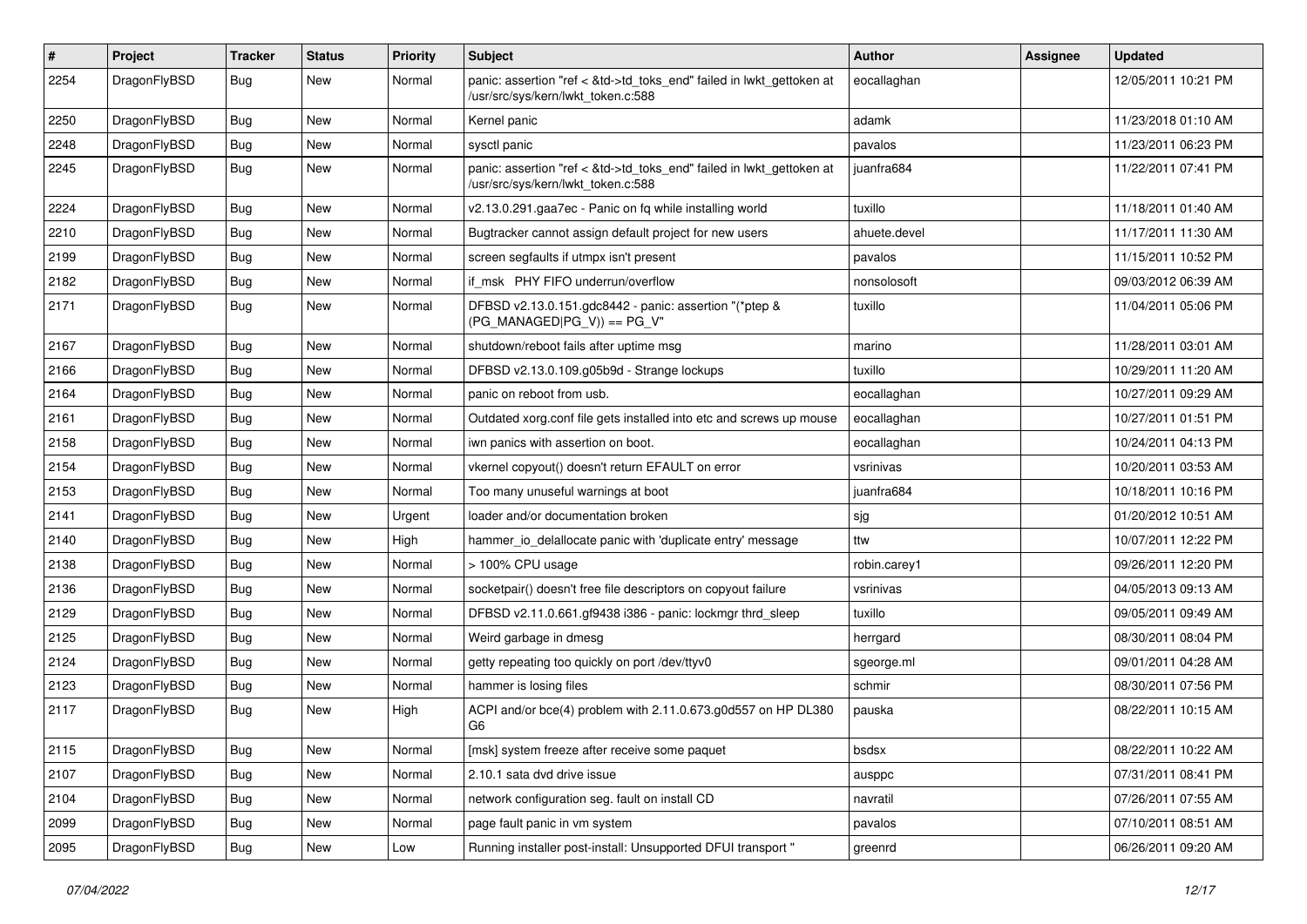| $\sharp$ | Project      | <b>Tracker</b> | <b>Status</b> | <b>Priority</b> | Subject                                                                                    | Author            | Assignee | <b>Updated</b>      |
|----------|--------------|----------------|---------------|-----------------|--------------------------------------------------------------------------------------------|-------------------|----------|---------------------|
| 2094     | DragonFlyBSD | Bug            | New           | Normal          | Segfault when gdb printing backtrace from core dump                                        | greenrd           |          | 06/25/2011 04:14 PM |
| 2090     | DragonFlyBSD | Bug            | Feedback      | Normal          | snd_hda does not support headphone automute                                                | justin            |          | 03/29/2012 08:03 PM |
| 2085     | DragonFlyBSD | <b>Bug</b>     | New           | Normal          | panic: assertion: (m->flags & PG_MAPPED) == 0 in<br>vm_page_free_toq                       | vsrinivas         |          | 06/10/2011 07:48 AM |
| 2084     | DragonFlyBSD | Bug            | New           | Normal          | DFBSD v2.11.0.242.g4d317 - panic: zone: entry not free                                     | tuxillo           |          | 07/03/2012 01:23 AM |
| 2082     | DragonFlyBSD | Bug            | New           | Normal          | dfbsd 2.10.1 amd64 - mc port build error with 'bmake bin-install'                          | sun-doctor        |          | 05/25/2011 07:18 PM |
| 2081     | DragonFlyBSD | Bug            | Feedback      | Normal          | Panic on device "detach" / "failure"                                                       | vsrinivas         |          | 02/29/2012 07:11 AM |
| 2080     | DragonFlyBSD | Bug            | New           | Normal          | panic: lockmgr thrd_sleep: called from interrupt, ipi, or hard code<br>section             | rumcic            |          | 05/30/2011 05:06 PM |
| 2078     | DragonFlyBSD | <b>Bug</b>     | New           | Normal          | DFBSD i386 v2.11.0.201.g3ed2f - Panic during installworld into a<br>vn0 device             | tuxillo           |          | 05/19/2011 07:50 PM |
| 2077     | DragonFlyBSD | Bug            | New           | Normal          | USB devices conflicting                                                                    | srussell          |          | 05/17/2011 05:12 PM |
| 2075     | DragonFlyBSD | Bug            | <b>New</b>    | Normal          | pflogd on x86_64                                                                           | fanch             |          | 05/16/2011 04:04 PM |
| 2072     | DragonFlyBSD | Bug            | New           | Normal          | Fatal trap 12: stopped at lwkt send ipig3                                                  | rumcic            |          | 05/17/2011 04:12 AM |
| 2071     | DragonFlyBSD | <b>Bug</b>     | <b>New</b>    | High            | Panic on assertion: (int)(flg->seq - seq) > 0 in hammer_flusher_flush<br>after inode error | vsrinivas         |          | 06/12/2011 07:59 AM |
| 2067     | DragonFlyBSD | <b>Bug</b>     | New           | Normal          | sound/pcm: "play interrupt timeout, channel dead"                                          | matthiasr         |          | 05/11/2021 03:55 AM |
| 2061     | DragonFlyBSD | <b>Bug</b>     | New           | Normal          | USB keyboard boot panic                                                                    | sjg               |          | 05/04/2012 12:20 AM |
| 2055     | DragonFlyBSD | <b>Bug</b>     | <b>New</b>    | Normal          | $ssh + IPV6 + bridge \Rightarrow connection freezes$                                       | steve             |          | 04/24/2011 07:13 PM |
| 2052     | DragonFlyBSD | <b>Bug</b>     | New           | Normal          | Kernel panic: CPU APIC ID out of range                                                     | Anonymous         |          | 05/02/2011 11:06 AM |
| 2051     | DragonFlyBSD | <b>Bug</b>     | <b>New</b>    | Normal          | No ipv6 lan route entry created on 2.10                                                    | ftigeot           |          | 04/21/2011 10:37 AM |
| 2048     | DragonFlyBSD | <b>Bug</b>     | <b>New</b>    | Normal          | panic: ffs sync: rofs mod                                                                  | pavalos           |          | 04/12/2011 05:45 AM |
| 2045     | DragonFlyBSD | <b>Bug</b>     | New           | Normal          | ral(4): Fatal trap 12: page fault while in kernel mode (two panics)                        | herrgard          |          | 11/03/2011 05:34 PM |
| 2042     | DragonFlyBSD | <b>Bug</b>     | <b>New</b>    | Normal          | kernel panic, when run boot0cfg                                                            | sepherosa         |          | 05/31/2022 03:01 PM |
| 2020     | DragonFlyBSD | <b>Bug</b>     | New           | Low             | Port brcm80211 driver from Linux to DragonFly BSD                                          | studer            |          | 03/05/2011 10:54 PM |
| 2013     | DragonFlyBSD | <b>Bug</b>     | In Progress   | Normal          | oversized DMA request loop                                                                 | josepht           |          | 05/11/2021 04:06 AM |
| 2008     | DragonFlyBSD | <b>Bug</b>     | New           | Normal          | lwkt_setcpu_remote: td->td_flags 00800621 console flood                                    | pavalos           |          | 03/06/2011 09:37 PM |
| 2004     | DragonFlyBSD | <b>Bug</b>     | <b>New</b>    | Normal          | LWKT_WAIT_IPIQ panic                                                                       | steve             |          | 03/08/2011 05:46 PM |
| 1990     | DragonFlyBSD | <b>Bug</b>     | New           | Normal          | /mnt too large to mount                                                                    | peur.neu          |          | 02/16/2011 11:24 PM |
| 1984     | DragonFlyBSD | <b>Bug</b>     | New           | Normal          | hammer mount fails after crash - HAMMER: FIFO record bad head<br>signature                 | thomas.nikolajsen |          | 03/08/2011 06:57 PM |
| 1982     | DragonFlyBSD | <b>Bug</b>     | New           | Low             | There is no linuxulator on x86-64                                                          | herrgard          |          | 05/31/2022 02:25 PM |
| 1975     | DragonFlyBSD | <b>Bug</b>     | New           | Normal          | Applications seg fault in select() and poll()                                              | rumcic            |          | 05/31/2022 02:58 PM |
| 1961     | DragonFlyBSD | <b>Bug</b>     | <b>New</b>    | Normal          | Can't create dump from DDB                                                                 | shamaz            |          | 01/29/2011 09:02 PM |
| 1959     | DragonFlyBSD | <b>Bug</b>     | New           | Normal          | DFBSD v2.9.1.422.gc98f2 - Panic during boot - IPv6 and PF                                  | tuxillo           |          | 01/13/2011 03:37 AM |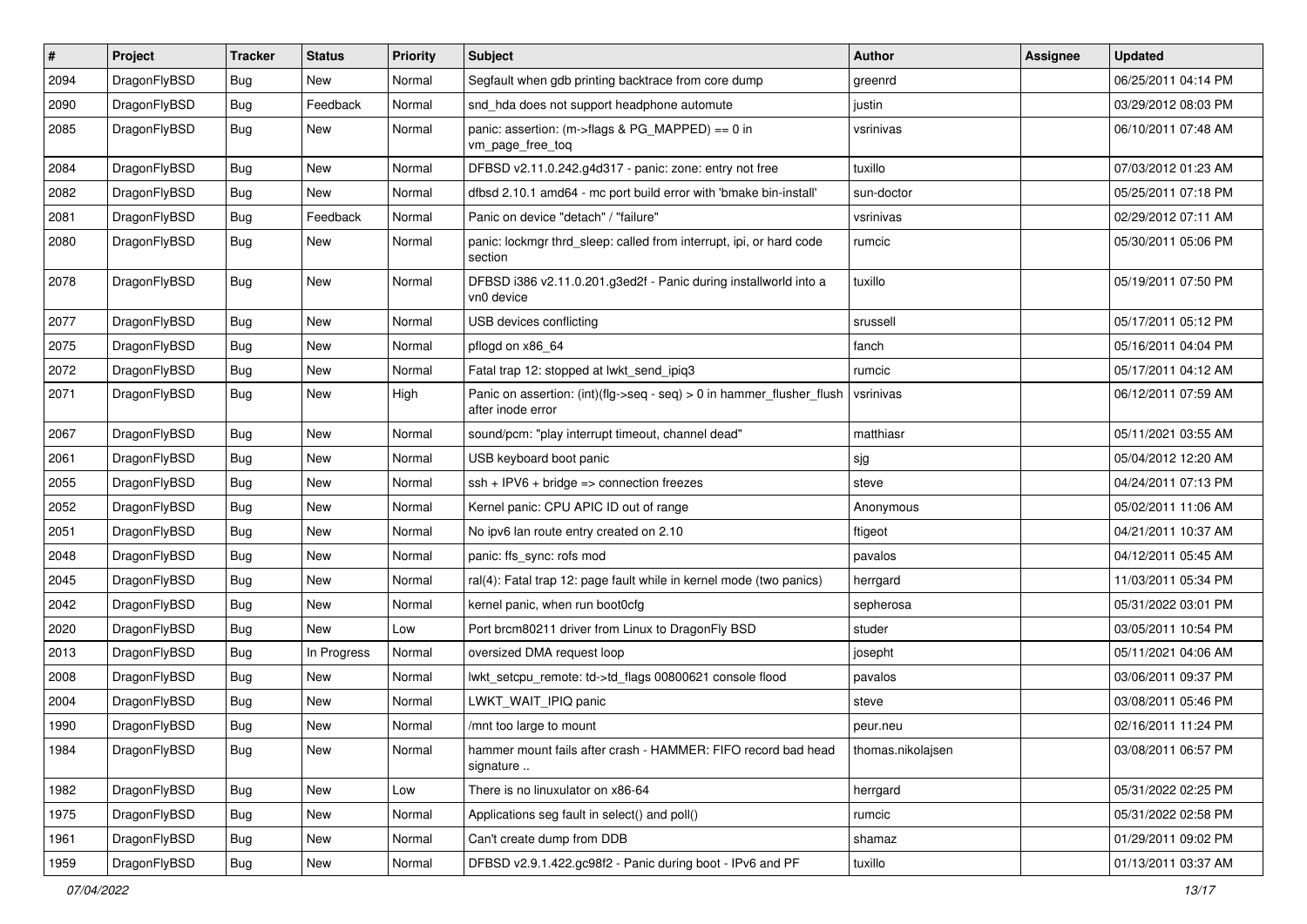| $\sharp$ | Project      | <b>Tracker</b> | <b>Status</b> | <b>Priority</b> | <b>Subject</b>                                                                                                                                                                                    | Author             | Assignee | <b>Updated</b>      |
|----------|--------------|----------------|---------------|-----------------|---------------------------------------------------------------------------------------------------------------------------------------------------------------------------------------------------|--------------------|----------|---------------------|
| 1951     | DragonFlyBSD | <b>Bug</b>     | <b>New</b>    | Normal          | dma_timeouts at phyaddr on a good hdd                                                                                                                                                             | peur.neu           |          | 01/04/2011 07:12 AM |
| 1949     | DragonFlyBSD | <b>Bug</b>     | <b>New</b>    | Normal          | iwn panic                                                                                                                                                                                         | pavalos            |          | 01/30/2011 03:21 AM |
| 1947     | DragonFlyBSD | <b>Bug</b>     | New           | Low             | GA-880GM-UD2H (rev. 1.3) AHCI fails to detect disks at the end of<br>the RAID controller                                                                                                          | eocallaghan        |          | 11/27/2021 08:46 AM |
| 1944     | DragonFlyBSD | <b>Bug</b>     | <b>New</b>    | Normal          | panic: backing object 0xdea7b258 was somehow re-referenced<br>during collapse!                                                                                                                    | sepherosa          |          | 12/27/2010 02:06 AM |
| 1943     | DragonFlyBSD | <b>Bug</b>     | <b>New</b>    | Normal          | hammer assertion panic                                                                                                                                                                            | peter              |          | 12/27/2010 12:45 AM |
| 1942     | DragonFlyBSD | <b>Bug</b>     | New           | Normal          | locking against myself in getcacheblk()?                                                                                                                                                          | qhwt.dfly          |          | 05/31/2022 02:15 PM |
| 1941     | DragonFlyBSD | <b>Bug</b>     | New           | Normal          | wlan config crash                                                                                                                                                                                 | abandon.every.hope |          | 12/24/2010 07:54 PM |
| 1939     | DragonFlyBSD | Bug            | <b>New</b>    | Normal          | Panic on nightly build and stress test box                                                                                                                                                        | lentferj           |          | 12/18/2010 08:41 AM |
| 1935     | DragonFlyBSD | <b>Bug</b>     | <b>New</b>    | Normal          | mouse does not work after switching between x and console                                                                                                                                         | shamaz             |          | 12/13/2010 10:06 AM |
| 1923     | DragonFlyBSD | <b>Bug</b>     | <b>New</b>    | Normal          | Abysmal NFS performance with IPv6                                                                                                                                                                 | ftigeot            |          | 12/05/2010 09:34 PM |
| 1920     | DragonFlyBSD | <b>Bug</b>     | New           | High            | system hangs                                                                                                                                                                                      | zhtw               |          | 11/22/2010 08:59 AM |
| 1917     | DragonFlyBSD | <b>Bug</b>     | <b>New</b>    | Normal          | panic: assertion: (RB_EMPTY(&ip->rec_tree) && (ip->flags &<br>HAMMER_INODE_XDIRTY) == 0)    (!RB_EMPTY(&ip->rec_tree)<br>&& (ip->flags & HAMMER_INODE_XDIRTY) != 0) in<br>hammer_flush_inode_done | qhwt.dfly          |          | 11/24/2010 03:23 AM |
| 1916     | DragonFlyBSD | Bug            | <b>New</b>    | Normal          | Constant crashes on x86 64 with UFS                                                                                                                                                               | lentferj           |          | 11/21/2010 07:40 PM |
| 1913     | DragonFlyBSD | <b>Bug</b>     | <b>New</b>    | Normal          | panic: assertion: ip->flush_state != HAMMER_FST_FLUSH in<br>hammer_flush_inode_core                                                                                                               | swildner           |          | 11/20/2010 05:27 PM |
| 1907     | DragonFlyBSD | Bug            | <b>New</b>    | Normal          | Hammer crash in hammer_flusher_flush()                                                                                                                                                            | swildner           |          | 11/11/2010 05:07 AM |
| 1899     | DragonFlyBSD | Bug            | <b>New</b>    | Normal          | Keyboard doesn't work                                                                                                                                                                             | fransm             |          | 05/15/2022 03:32 PM |
| 1884     | DragonFlyBSD | <b>Bug</b>     | New           | Normal          | System completely freezes while listening music (devbuf: malloc<br>limit exceeded)                                                                                                                | shamaz             |          | 01/24/2011 05:00 PM |
| 1882     | DragonFlyBSD | Bug            | <b>New</b>    | Low             | Idea for handling new USB vendor/device codes                                                                                                                                                     | bmk                |          | 10/20/2010 12:15 PM |
| 1877     | DragonFlyBSD | Bug            | <b>New</b>    | Normal          | Freeze during 1st hammer cleanup after new install                                                                                                                                                | elekktretterr      |          | 05/15/2022 11:43 AM |
| 1874     | DragonFlyBSD | <b>Bug</b>     | New           | Normal          | mpd listening on all IPs, accepting only on one                                                                                                                                                   | rumcic             |          | 05/08/2011 01:01 PM |
| 1873     | DragonFlyBSD | <b>Bug</b>     | New           | Normal          | Panic upon usb mouse detach and reattaching                                                                                                                                                       | rumcic             |          | 02/01/2011 09:53 AM |
| 1867     | DragonFlyBSD | <b>Bug</b>     | <b>New</b>    | Normal          | it(4) motherboard and fan problems                                                                                                                                                                | tuxillo            |          | 07/08/2011 10:48 AM |
| 1861     | DragonFlyBSD | Bug            | New           | Normal          | panic via kprintf (lockmgr called in a hard section)                                                                                                                                              | vsrinivas          |          | 10/11/2010 12:56 AM |
| 1860     | DragonFlyBSD | Bug            | Feedback      | Normal          | Panic while creating UFS fs on vn(4) for initrd                                                                                                                                                   | matthias           |          | 02/29/2012 07:16 AM |
| 1850     | DragonFlyBSD | <b>Bug</b>     | New           | Normal          | volume-add on hammer root fs panic                                                                                                                                                                | Johannes.Hofmann   |          | 04/18/2019 04:27 AM |
| 1836     | DragonFlyBSD | <b>Bug</b>     | New           | Normal          | Incorrect TCP checksum show up in tcpdump                                                                                                                                                         | robgar1            |          | 05/15/2022 11:22 AM |
| 1826     | DragonFlyBSD | <b>Bug</b>     | New           | Normal          | panic during boot: assertion so->so_port  in tcp_input                                                                                                                                            | ftigeot            |          | 05/15/2022 11:05 AM |
| 1824     | DragonFlyBSD | <b>Bug</b>     | Feedback      | Normal          | kernel panic, x86, 2.7.3.859.ge5104                                                                                                                                                               | akirchhoff135014   |          | 03/10/2013 07:49 AM |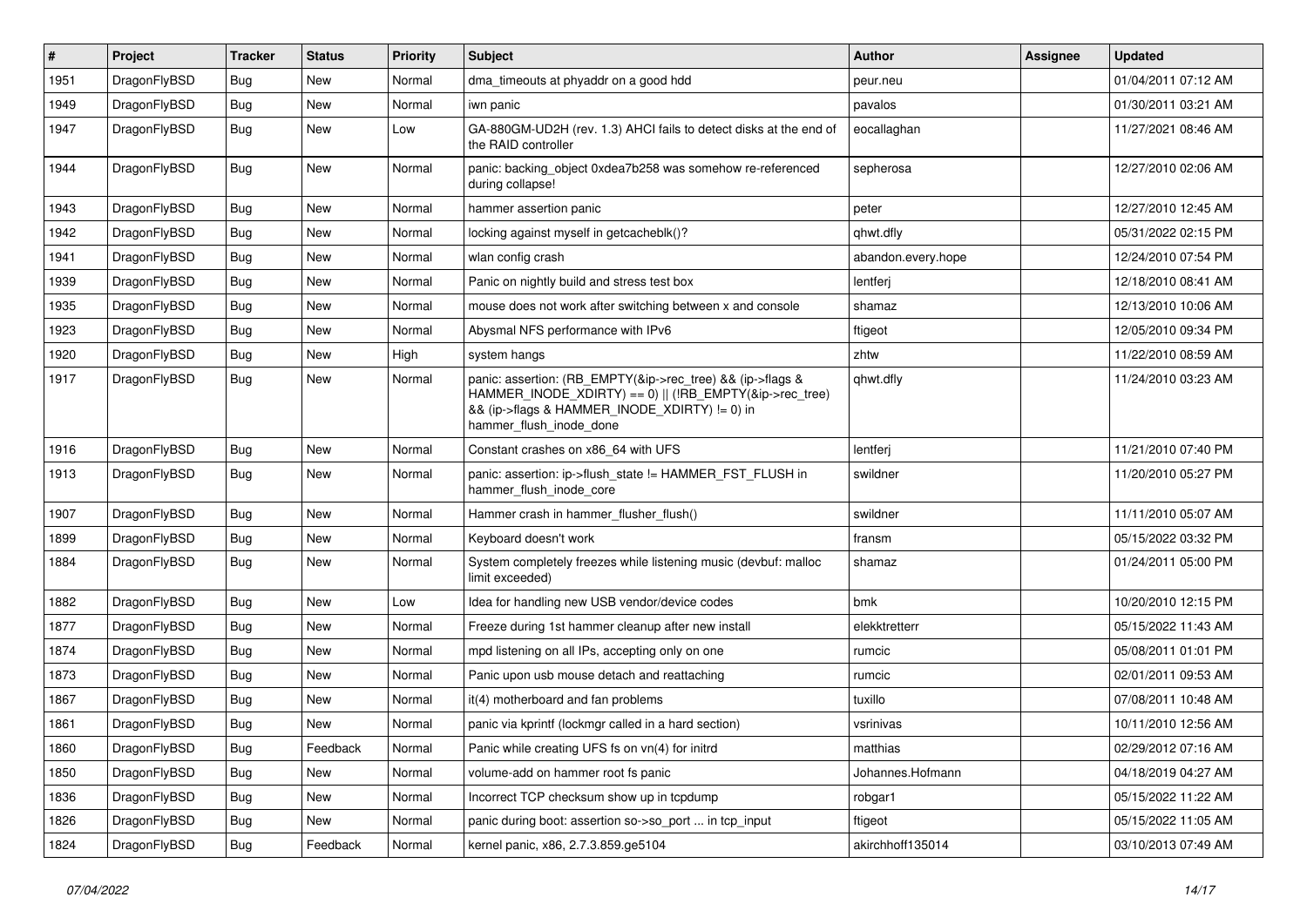| $\vert$ # | Project      | <b>Tracker</b> | <b>Status</b> | <b>Priority</b> | Subject                                                                                         | <b>Author</b> | Assignee | <b>Updated</b>      |
|-----------|--------------|----------------|---------------|-----------------|-------------------------------------------------------------------------------------------------|---------------|----------|---------------------|
| 1818      | DragonFlyBSD | <b>Bug</b>     | <b>New</b>    | Normal          | panic: Bad tailq NEXT (kqueue issue ?)                                                          | ftigeot       |          | 05/15/2022 11:40 AM |
| 1786      | DragonFlyBSD | <b>Bug</b>     | <b>New</b>    | Normal          | Calling NULL function pointer initiates panic loop                                              | sjg           |          | 10/11/2010 05:28 PM |
| 1774      | DragonFlyBSD | <b>Bug</b>     | New           | Normal          | New IP header cleanup branch available for testing                                              | dillon        |          | 05/15/2022 10:59 AM |
| 1749      | DragonFlyBSD | Bug            | In Progress   | Normal          | HAMMER fsstress panic in hammer_flush_inode_core<br>'ip->flush_state != HAMMER_FST_FLUSH'       | vsrinivas     |          | 05/11/2021 04:06 AM |
| 1745      | DragonFlyBSD | Bug            | Feedback      | Normal          | kmalloc panic                                                                                   | josepht       |          | 05/11/2021 04:05 AM |
| 1744      | DragonFlyBSD | Bug            | In Progress   | Normal          | HAMMER fsstress panic in hammer_setup_child_callback                                            | vsrinivas     |          | 05/11/2021 04:05 AM |
| 1727      | DragonFlyBSD | <b>Bug</b>     | Feedback      | Normal          | CD boot panic (2.6.1) (usb?)                                                                    | kiril         |          | 05/15/2022 05:10 AM |
| 1718      | DragonFlyBSD | Bug            | Feedback      | Normal          | IDE disk drive not detected by x86 64 2.6.1 Live CD                                             | bcox          |          | 11/27/2021 08:25 AM |
| 1717      | DragonFlyBSD | Bug            | Feedback      | Normal          | HAMMER panic in hammer_cursor_down()                                                            | josepht1      |          | 05/11/2021 04:05 AM |
| 1695      | DragonFlyBSD | <b>Bug</b>     | New           | Normal          | NFS-related system breakdown                                                                    | Anonymous     |          | 04/10/2014 12:35 AM |
| 1672      | DragonFlyBSD | Bug            | Feedback      | Normal          | panic (trap 12) around btree_search() in 2.4.1-RELEASE                                          | floid         |          | 01/19/2015 03:36 AM |
| 1669      | DragonFlyBSD | <b>Bug</b>     | In Progress   | Normal          | Drive wont open using button                                                                    | elekktretterr |          | 02/29/2012 12:05 PM |
| 1668      | DragonFlyBSD | Bug            | Feedback      | Normal          | Power button not working                                                                        | elekktretterr |          | 03/10/2013 06:22 AM |
| 1661      | DragonFlyBSD | <b>Bug</b>     | In Progress   | Normal          | panic on password entry mount smb filesystem                                                    | vsrinivas     |          | 11/27/2021 08:29 AM |
| 1634      | DragonFlyBSD | <b>Bug</b>     | <b>New</b>    | Normal          | panic: spin_lock: 0xe4ad1320, indefinitive wait!                                                | elekktretterr |          | 01/19/2015 03:21 AM |
| 1618      | DragonFlyBSD | Bug            | Feedback      | Normal          | collision for 'struct pmap' when using RPC and <sys user.h=""></sys>                            | carenas       |          | 05/11/2021 04:05 AM |
| 1613      | DragonFlyBSD | <b>Bug</b>     | Feedback      | Normal          | USB Keyboard not working on master                                                              | elekktretterr |          | 05/11/2021 04:05 AM |
| 1594      | DragonFlyBSD | <b>Bug</b>     | New           | Normal          | Kernel panic during boot from Live CD on Dell E6400                                             | bodie         |          | 05/11/2021 03:54 AM |
| 1592      | DragonFlyBSD | <b>Bug</b>     | Feedback      | Normal          | AcpiOSUnmapMemory: Warning, deallocation did not track<br>allocation.                           | eocallaghan   |          | 06/02/2014 07:45 AM |
| 1591      | DragonFlyBSD | Bug            | Feedback      | Normal          | Lenovo X301 hangs with AHCI Driver CMD TIMEOUT<br>STS=d0 <bsy></bsy>                            | eocallaghan   |          | 05/11/2021 04:05 AM |
| 1580      | DragonFlyBSD | <b>Bug</b>     | Feedback      | Normal          | Panic (Fatal trap 12: page fault while in kernel mode) while playing<br>with pf and netif names | rumcic        |          | 12/21/2018 01:21 AM |
| 1577      | DragonFlyBSD | <b>Bug</b>     | Feedback      | Normal          | panic: assertion: leaf->base.obj_id == ip->obj_id in<br>hammer_ip_delete_range                  | qhwt+dfly     |          | 05/11/2021 04:01 AM |
| 1563      | DragonFlyBSD | Bug            | Feedback      | Normal          | reset(1) doesn't reset terminal to the defaults                                                 | hasso         |          | 03/10/2013 04:17 AM |
| 1560      | DragonFlyBSD | <b>Bug</b>     | Feedback      | Normal          | Unable to modify partition table on ThinkPad T61p during install                                | rehsack       |          | 01/15/2015 08:57 AM |
| 1559      | DragonFlyBSD | <b>Bug</b>     | <b>New</b>    | Normal          | kernel trap                                                                                     | phma          |          | 11/27/2021 08:43 AM |
| 1525      | DragonFlyBSD | Bug            | New           | Normal          | boehm-gc problems                                                                               | hasso         |          | 10/13/2012 07:13 PM |
| 1521      | DragonFlyBSD | <b>Bug</b>     | Feedback      | Normal          | amd64 2.4 livecd won't mount root at boot                                                       | bolapara      |          | 01/28/2018 03:45 AM |
| 1502      | DragonFlyBSD | <b>Bug</b>     | In Progress   | Normal          | Lock while deleting files from nohistory HAMMER directories                                     | hasso         |          | 03/10/2013 04:28 AM |
| 1489      | DragonFlyBSD | <b>Bug</b>     | Feedback      | Normal          | panic: ufs_dirbad: bad dir                                                                      | rumcic        |          | 03/10/2013 04:34 AM |
| 1486      | DragonFlyBSD | <b>Bug</b>     | Feedback      | Normal          | Interrupt storm related to SATA DVD device                                                      | hasso         |          | 05/11/2021 04:01 AM |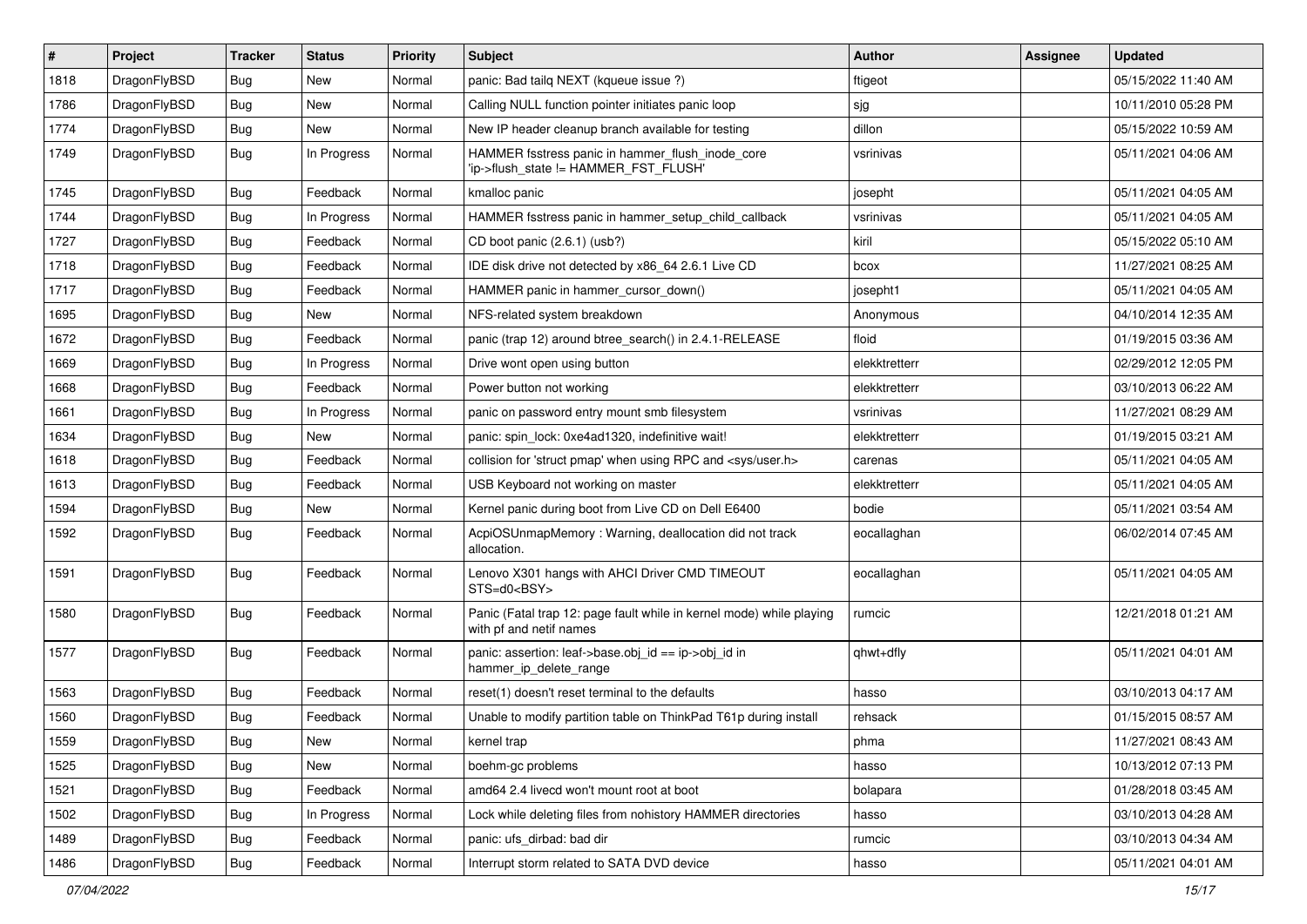| $\sharp$ | Project      | <b>Tracker</b> | <b>Status</b> | <b>Priority</b> | Subject                                                                                                                                                   | Author             | Assignee | <b>Updated</b>      |
|----------|--------------|----------------|---------------|-----------------|-----------------------------------------------------------------------------------------------------------------------------------------------------------|--------------------|----------|---------------------|
| 1481     | DragonFlyBSD | Bug            | Feedback      | Normal          | panic: assertion: kva_p(buf) in soopt_from_kbuf (after ipfw pipe<br>show, 2.2.1-R)                                                                        | combiner           |          | 05/11/2021 04:01 AM |
| 1463     | DragonFlyBSD | Bug            | New           | Normal          | Mountroot before drives are initialized                                                                                                                   | elekktretterr      |          | 12/07/2010 01:30 PM |
| 1456     | DragonFlyBSD | Bug            | Feedback      | Normal          | Microsoft wireless desktop problems                                                                                                                       | elekktretterr      |          | 01/15/2015 08:34 AM |
| 1454     | DragonFlyBSD | Bug            | Feedback      | Normal          | Unable to boot from external USB DVD drive                                                                                                                | elekktretterr      |          | 05/11/2021 04:01 AM |
| 1448     | DragonFlyBSD | Bug            | Feedback      | Normal          | panic: assertion: _tp->tt_msg->tt_cpuid == mycpuid in<br>tcp_callout_active tcp_output tcp_usr_send netmsg_pru_send<br>netmsg_service tcpmsg_service_loop | dillon             |          | 05/11/2021 04:00 AM |
| 1429     | DragonFlyBSD | Bug            | Feedback      | Normal          | vkernel bug - "mfree: m->m_nextpkt != NULL"                                                                                                               | dillon             |          | 05/11/2021 04:00 AM |
| 1387     | DragonFlyBSD | Bug            | Feedback      | Normal          | zero-size malloc and ps: kvm_getprocs: Bad address                                                                                                        | qhwt+dfly          |          | 05/11/2021 04:00 AM |
| 1368     | DragonFlyBSD | Bug            | In Progress   | Normal          | suspend signal race?                                                                                                                                      | qhwt+dfly          |          | 05/11/2021 03:51 AM |
| 1336     | DragonFlyBSD | <b>Bug</b>     | In Progress   | Normal          | Still looking for reports of missed directory entries w/ HAMMER                                                                                           | dillon             |          | 05/11/2021 04:00 AM |
| 1332     | DragonFlyBSD | Bug            | Feedback      | Normal          | DFBSD 2.2 - Booting usbcdrom/usbsticks on thinkpad hangs on<br>"BTX Halted"                                                                               | tuxillo            |          | 05/11/2021 04:00 AM |
| 1330     | DragonFlyBSD | Bug            | Feedback      | Normal          | Hammer, usb disk, SYNCHRONIZE CACHE failure                                                                                                               | josepht            |          | 06/02/2014 04:56 AM |
| 1313     | DragonFlyBSD | Bug            | New           | Low             | Signal code in kernel needs major overhaul (signal queues,<br>si code, si addr)                                                                           | hasso              |          | 05/11/2021 04:00 AM |
| 1307     | DragonFlyBSD | Bug            | In Progress   | Normal          | hammer tid -2 shows unexpected result                                                                                                                     | corecode           |          | 10/18/2016 05:29 PM |
| 1282     | DragonFlyBSD | Bug            | Feedback      | Normal          | panic (trap 12) when booting SMP kernel on Atom 330 (dual core)                                                                                           | tomaz.borstnar     |          | 05/11/2021 04:00 AM |
| 1250     | DragonFlyBSD | Bug            | Feedback      | Normal          | Panic upon plugging an USB flash drive into the machine                                                                                                   | rumcic             |          | 03/10/2013 05:17 AM |
| 1249     | DragonFlyBSD | Bug            | Feedback      | Normal          | panic: ffs vfree: freeing free inode                                                                                                                      | rumcic             |          | 03/10/2013 05:13 AM |
| 1246     | DragonFlyBSD | Bug            | New           | Normal          | bad resolution (monitor desync) with livedvd                                                                                                              | Przem0l            |          | 02/18/2014 06:29 AM |
| 1218     | DragonFlyBSD | Bug            | In Progress   | Normal          | panic: assertion: error == 0 in hammer_start_transaction                                                                                                  | rumcic             |          | 05/11/2021 04:00 AM |
| 1194     | DragonFlyBSD | Bug            | New           | Normal          | SCSI errors while trying to copy photos from my camera                                                                                                    | elekktretterr      |          | 01/14/2015 04:39 PM |
| 1193     | DragonFlyBSD | Bug            | New           | Normal          | kernel doesn't recognize cdrom drive                                                                                                                      | nonsolosoft        |          | 01/25/2014 09:11 PM |
| 1185     | DragonFlyBSD | Bug            | New           | High            | need a tool to merge changes into /etc                                                                                                                    | wa1ter             |          | 02/18/2014 06:02 AM |
| 1181     | DragonFlyBSD | Bug            | In Progress   | Normal          | ACX111 panic                                                                                                                                              | elekktretterr      |          | 05/11/2021 04:00 AM |
| 1148     | DragonFlyBSD | Bug            | In Progress   | Low             | BCM4311 wireless network adapter detected but not functional                                                                                              | archimedes.gaviola |          | 05/11/2021 04:00 AM |
| 1144     | DragonFlyBSD | Bug            | Feedback      | Normal          | Incorrect clock under KVM                                                                                                                                 | msylvan            |          | 03/09/2013 01:17 PM |
| 1101     | DragonFlyBSD | <b>Bug</b>     | Feedback      | Normal          | ohci related panic                                                                                                                                        | polachok           |          | 05/11/2021 04:00 AM |
| 989      | DragonFlyBSD | <b>Bug</b>     | New           | Normal          | installer/fdisk trouble with wrapped values                                                                                                               | Discodestroyer     |          | 02/18/2014 06:27 AM |
| 979      | DragonFlyBSD | <b>Bug</b>     | Feedback      | Normal          | Failure-prone USB mass storage (SB600? msdosfs? CAM?)                                                                                                     | floid              |          | 01/15/2015 08:38 AM |
| 884      | DragonFlyBSD | <b>Bug</b>     | In Progress   | High            | Performance/memory problems under filesystem IO load                                                                                                      | hasso              |          | 05/11/2021 03:50 AM |
| 846      | DragonFlyBSD | <b>Bug</b>     | Feedback      | Normal          | USB bugs:usb mouse can't used!                                                                                                                            | frankning          |          | 01/15/2015 08:36 AM |
| 806      | DragonFlyBSD | <b>Bug</b>     | Feedback      | Normal          | boot error on MacBook                                                                                                                                     | tralamazza         |          | 06/04/2022 05:28 AM |